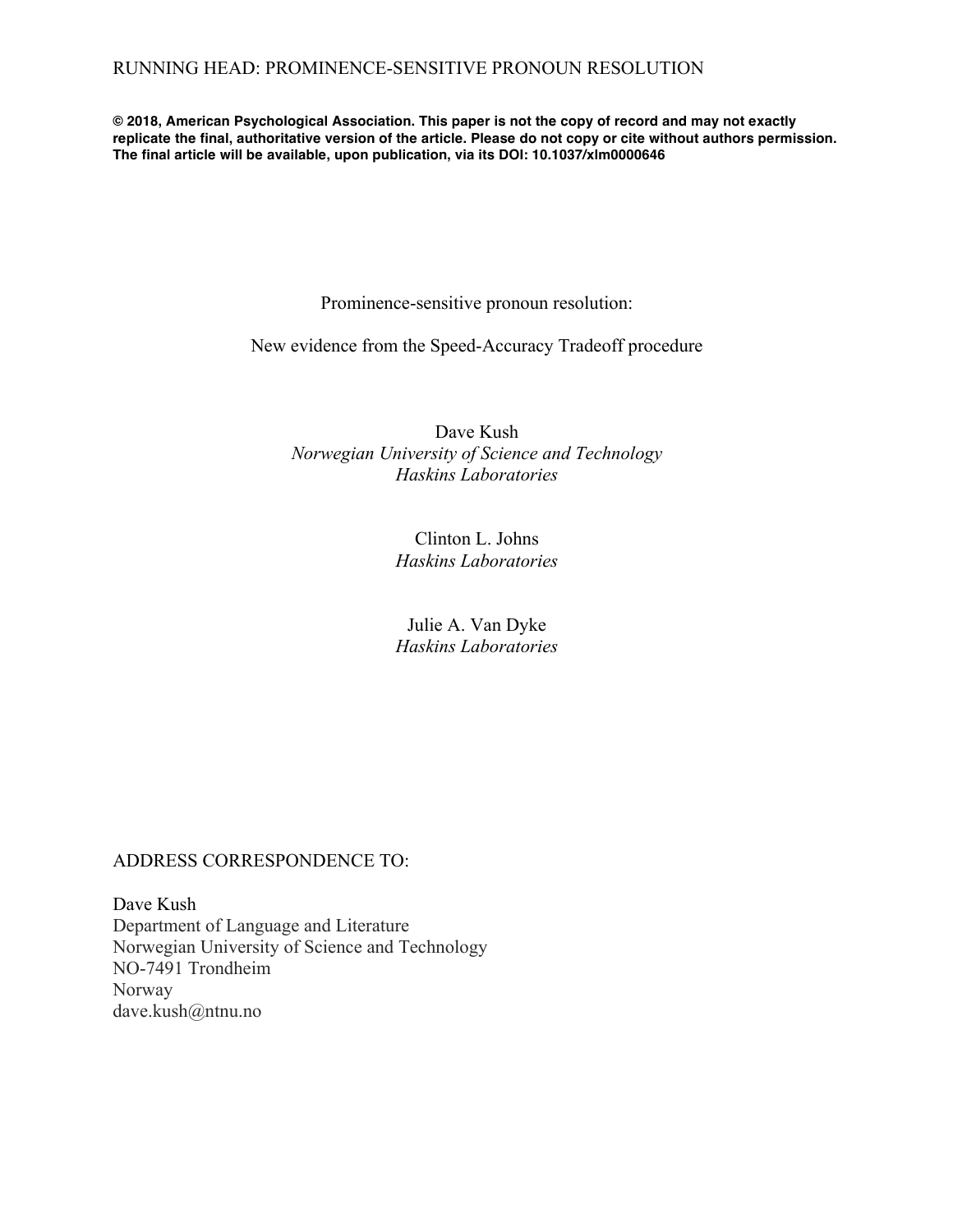## PROMINENCE-SENSITIVE PRONOUN RESOLUTION

### Abstract

Past studies have shown that antecedent prominence affects the processing of a pronoun, but these studies have used experimental methodologies that do not make it possible to determine at what stage(s) of pronominal resolution these effects occur. We used the Speed-Accuracy Tradeoff procedure to investigate whether antecedent prominence affects the accuracy of antecedent retrieval, the speed of resolution, or both. Consistent with previous results, we find that accuracy is higher when antecedents are prominent than when they are not (cf. Foraker  $\&$ McElree, 2007). However, in contrast to previous results, we also find that prominence impacts the speed with which the pronominal dependency is resolved. We consider the implications of our findings for various models of pronoun resolution and offer suggestions for how to implement prominence-sensitive speed differences within a cue-based retrieval architecture.

Keywords: anaphora; prominence; speed-accuracy tradeoff; memory retrieval; sentence

processing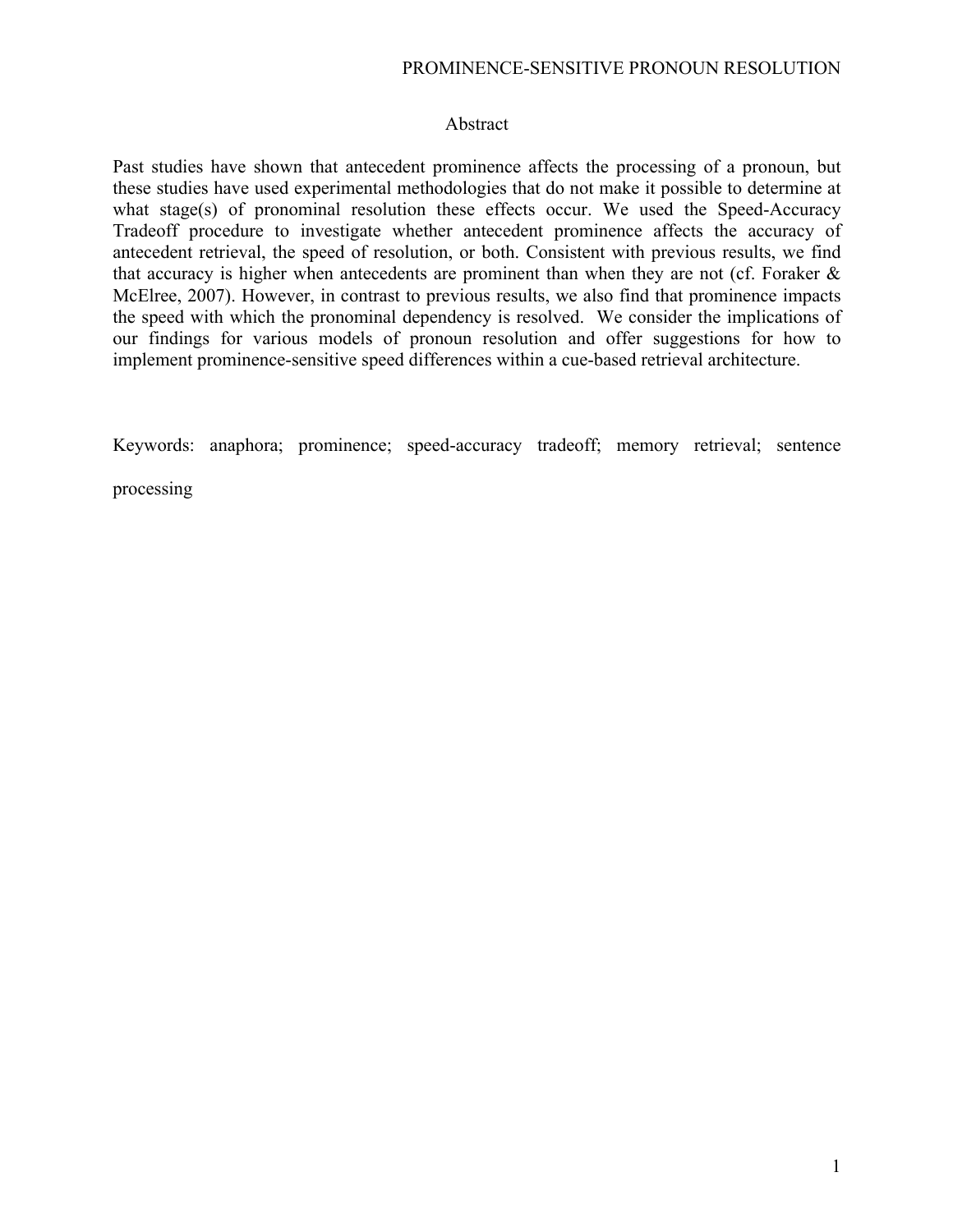Pronouns are anaphoric elements that often refer to entities introduced in some previous context. For example, in order to understand the short passages below, comprehenders are likely to interpret the pronoun *it* as coreferent with the antecedent noun phrase (NP) *the bouquet*.

(1) The bouquet was surprisingly fragrant. It smelled most of peonies.

(2) The florist delivered the bouquet. The widow found it on the doorstep.

Because of the distance between the anaphor and its referent in these examples, it is commonly assumed that interpreting *it* first requires retrieval of its antecedent from memory (e.g., McKoon & Ratcliff, 1980; Sanford & Garrod, 1998, 2005), after which processes related to resolution and semantic integration occur. There is ample evidence that an antecedent NP's agreement features (e.g., number, gender) are used to retrieve it from memory (Arnold, 2000; Foraker & McElree, 2007; Garrod & Terras, 2000; Sanford, Garrod, Lucas & Henderson, 1983; Sanford & Garrod, 2005; Stewart, Pickering & Sanford, 2000). However, it is less clear how other properties of the antecedent influence resolution. For example, in a well-structured, coherent discourse, pronouns are pragmatically constrained to refer back to entities that the local discourse segment is perceived to be 'about' (Ariel, 1990; Grosz, Joshi, & Weinstein, 1995; Gordon & Hendrick, 1997, 1998; Gundel, 1999). Although the terminology varies, such NPs are consistently characterized as *prominent* in the sentence or discourse representation (Gerrig & McKoon, 1998; Gordon, Grosz & Gillom, 1993; Gordon & Hendrick, 1997, 1998; Greene, McKoon & Ratcliff, 1992; Grosz et al. 1995; Gundel, 1999; McKoon, Gerrig, & Greene, 1996). Our goal is to examine how such prominence influences the resolution of pronominal anaphors.

NPs that occupy salient positions in their local syntactic environments, such as the matrix subject position (as *the bouquet* does in 1) are typically prominent (see, e.g., Engdahl &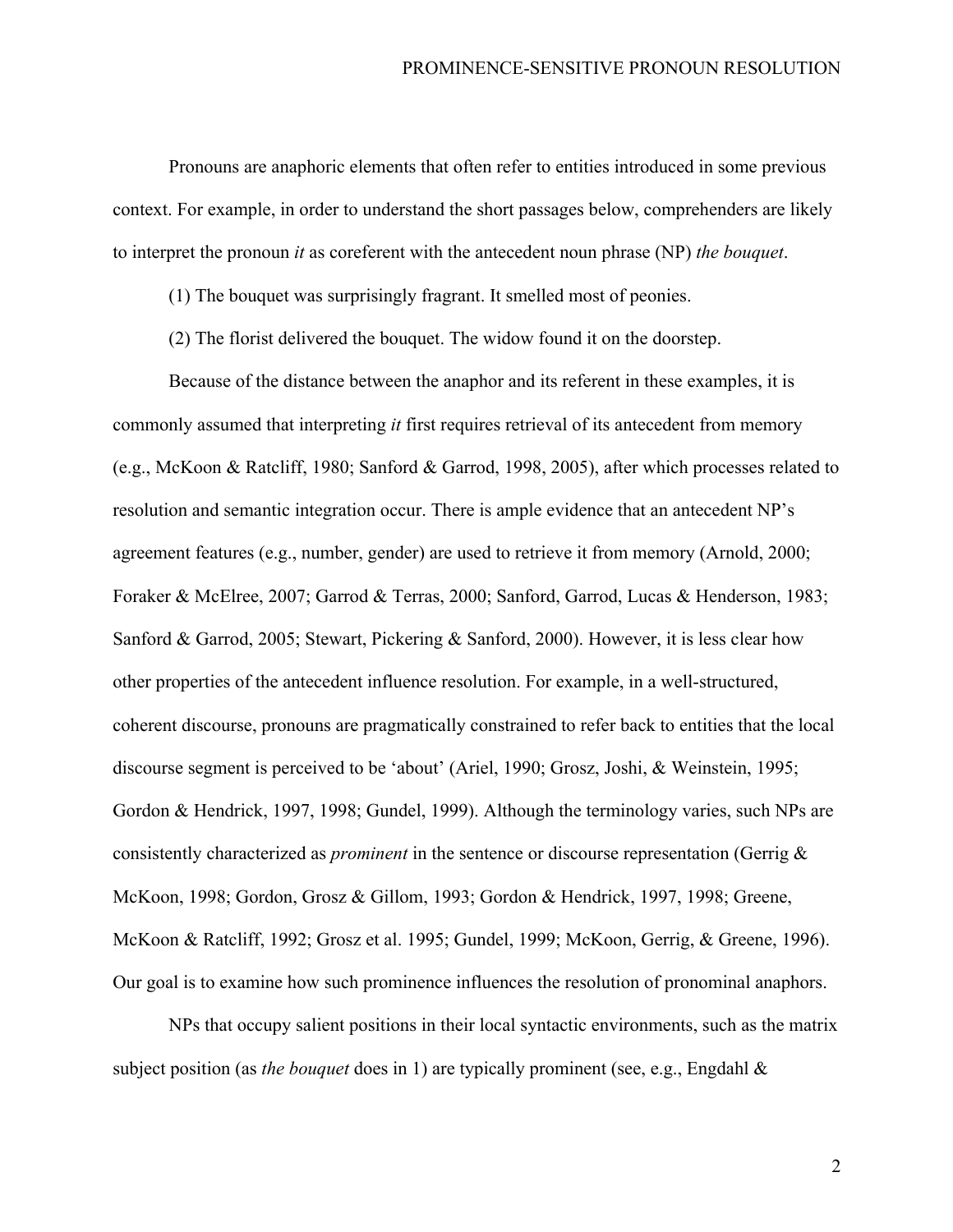Vallduvi, 1996; Gordon & Hendrick, 1998; Grosz et al., 1995). Many researchers have exploited this correlation between structural and discourse prominence to investigate the effects of prominence on pronoun resolution (for reviews see, Garnham, 2001; Garrod & Sanford, 1994). This work has shown that an antecedent's syntactic position influences the ease with which a pronoun is processed during reading: pronouns with prominent antecedents are read more quickly than pronouns with antecedents that are less prominent (e.g., Hudson, Tanenhaus & Dell, 1986). However, although prominent NPs enjoy an overall processing advantage as antecedents for pronouns, the source of this advantage – and its relation to retrieval – remains unclear. There are two aspects of antecedent retrieval that could be affected by cognitive prominence (Foraker & McElree, 2007). First, an NP's prominence could affect its *availability*, defined as the probability that the antecedent representation is accurately retrieved from memory. That is, prominent NPs might be successfully retrieved more often than less prominent NPs. Second, prominence could affect an NP's *accessibility*, which relates to the speed with which the target antecedent is identified and resolved. However, most previous research does not clearly distinguish between these two factors. One primary contribution of the current work is to employ a method – the Speed Accuracy Tradeoff method – that enables potential effects of prominence on antecedent availability and accessibility to be examined separately.

Most models of pronoun resolution are consistent with the idea that prominence affects antecedent availability. However, there is less agreement about the effect prominence may exert on accessibility. *Prominence-insensitive* models assert that NPs that agree with a pronoun in features like number and gender should be retrieved and interpreted equally quickly, irrespective of their cognitive prominence (Foraker & McElree, 2007; Sanford & Garrod, 2005). *Prominence-sensitive* models, on the other hand, propose that prominent NPs should be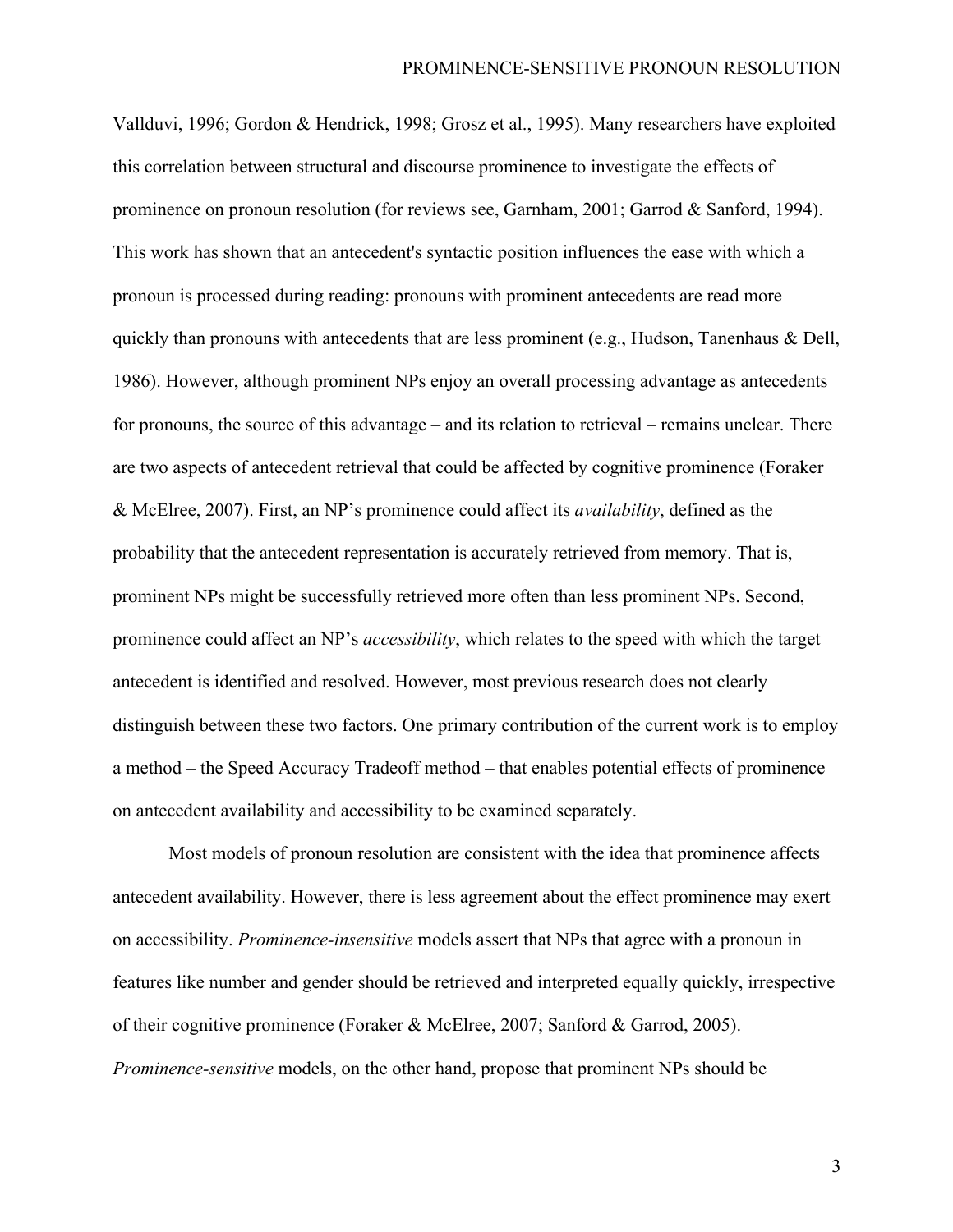considered more rapidly than their non-prominent counterparts. Prominence-sensitive models differ in the mechanisms by which the speed effect is achieved. Under some models, prominent NPs occupy a distinct memory store (*attentional focus*) that is consulted first during pronoun resolution (Rigalleau, Caplan & Baudiffier, 2004; Greene, McKoon & Ratcliff, 1992; Gundel, 1999). Others propose that previously-seen NPs are stored in a list, with potential antecedents ranked according to prominence, and retrieved in the order of their ranking (e.g. Gordon & Hendrick, 1997; Grosz et al. 1995). Finally, there are also models that admit the possibility that prominence information is used as a (highly-weighted) retrieval cue alongside lexical features like number and gender (Cunnings, Patterson & Felser, 2013). Most importantly for the current study, all of the prominence-sensitive implementations make the same prediction regarding accessibility: prominent antecedents will be processed more quickly than less prominent antecedents. This contrasts sharply with prominence-insensitive models, which predict that discourse factors like prominence should not impact processing speed.

Most of the experimental paradigms used to investigate anaphor resolution (e.g., probe verification, speeded grammaticality judgments, self-paced reading and eye tracking) cannot adjudicate between prominence-insensitive and prominence-sensitive models because they are unable to distinguish between effects of availability and accessibility. This is because dependent measures in such paradigms are susceptible to participant-specific response thresholds, such that any observed effects – faster reading times, for example – may be attributed to changes in the speed of processing (accessibility), the accuracy of retrieval (availability), or both (for extended consideration of this issue, see McElree & Dosher, 1993). A paradigm that avoids this limitation is the *Speed-Accuracy Tradeoff* (SAT) procedure, which provides orthogonal indices of processing speed and response accuracy within a single experimental task. It accomplishes this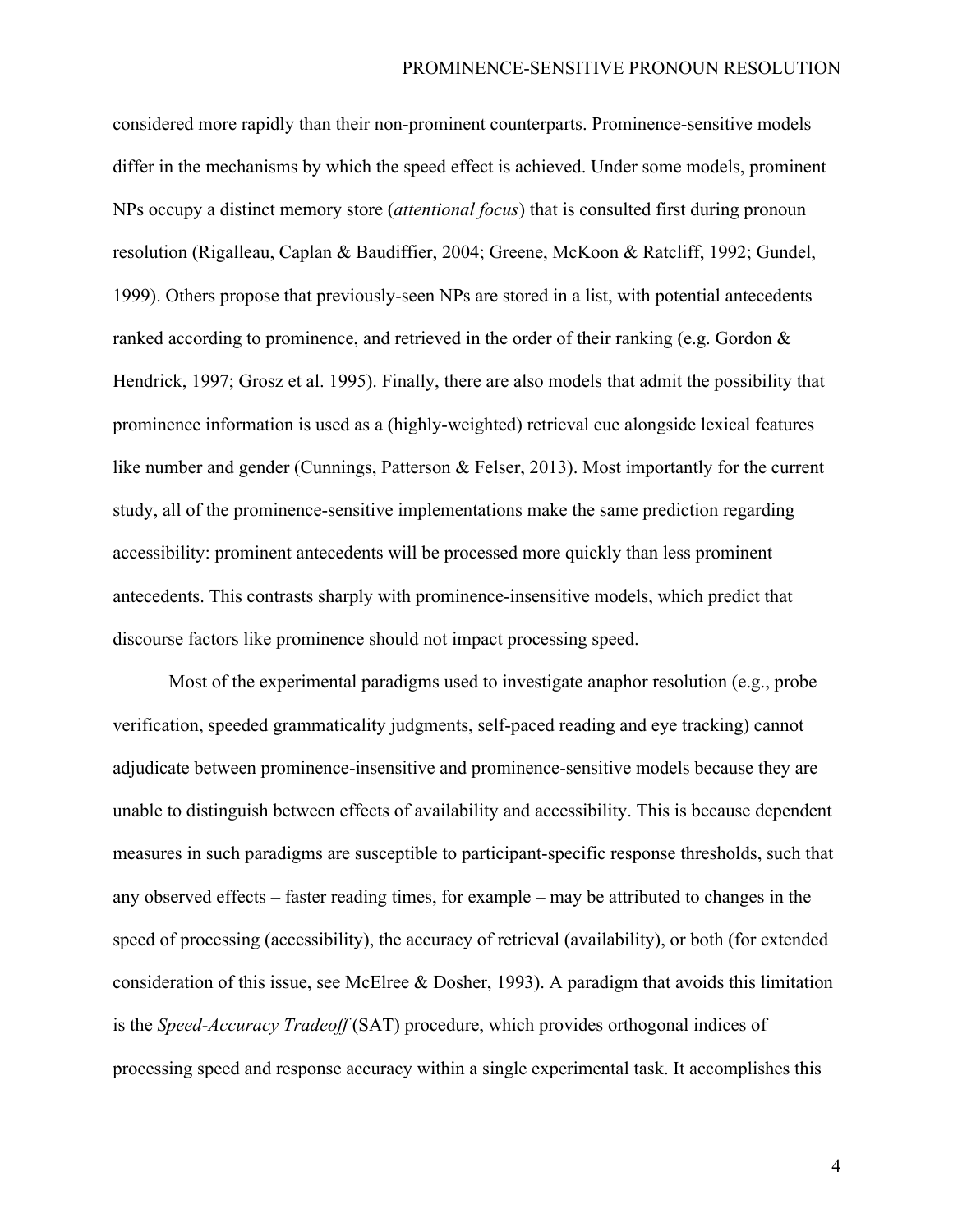by modeling the full time course of processing – for example, from prior to the formation of a syntactic dependency, through a period of retrieval, and continuing until well after dependency integration has occurred (e.g., Dosher, 1976; Reed, 1973; Wickelgren, 1977). This differs from traditional techniques that collect a single response (e.g., reading/reaction time) per trial per participant, in that the goal is to derive robust models of individual performance based on a high number of observations per participant. In the particular variant used in our study, referred to as multiple-response SAT (MR-SAT), 17 responses (each an acceptability judgment) are obtained from each participant on each trial, providing fine-grained empirical support for modeling the shape of the entire response curve, rather than a single response along an otherwise unspecified processing continuum. Critically, materials in SAT studies must be designed so that all responses occur at the end of the sentence, ensuring that participant judgments only reflect processes linked to the critical retrieval. In this way, the retrieval event of interest is isolated, and any dual processing that may arise due to comprehending language at the same time as making a response is avoided. Moreover, unlike standard dual-task paradigms (e.g. complex span tasks), there is no task-switching involved in order to make a judgment (apart from pressing a button while reading). Instead, the secondary task of making a judgment is dependent on the reading task, rather than standing in competition with it.

SAT modeling has been used to investigate a diverse array of linguistic phenomena (for reviews, see Foraker & McElree, 2011; McElree, 2015; McElree & Dyer, 2013), such as resolution of noun-verb dependencies (Johns, Matsuki, & Van Dyke, 2015; McElree, Foraker & Dyer, 2003; Van Dyke & McElree, 2011), comprehension of verb phrase ellipsis (Martin & McElree, 2008, 2009) and clausal ellipsis (Martin & McElree, 2011), figurative and coerced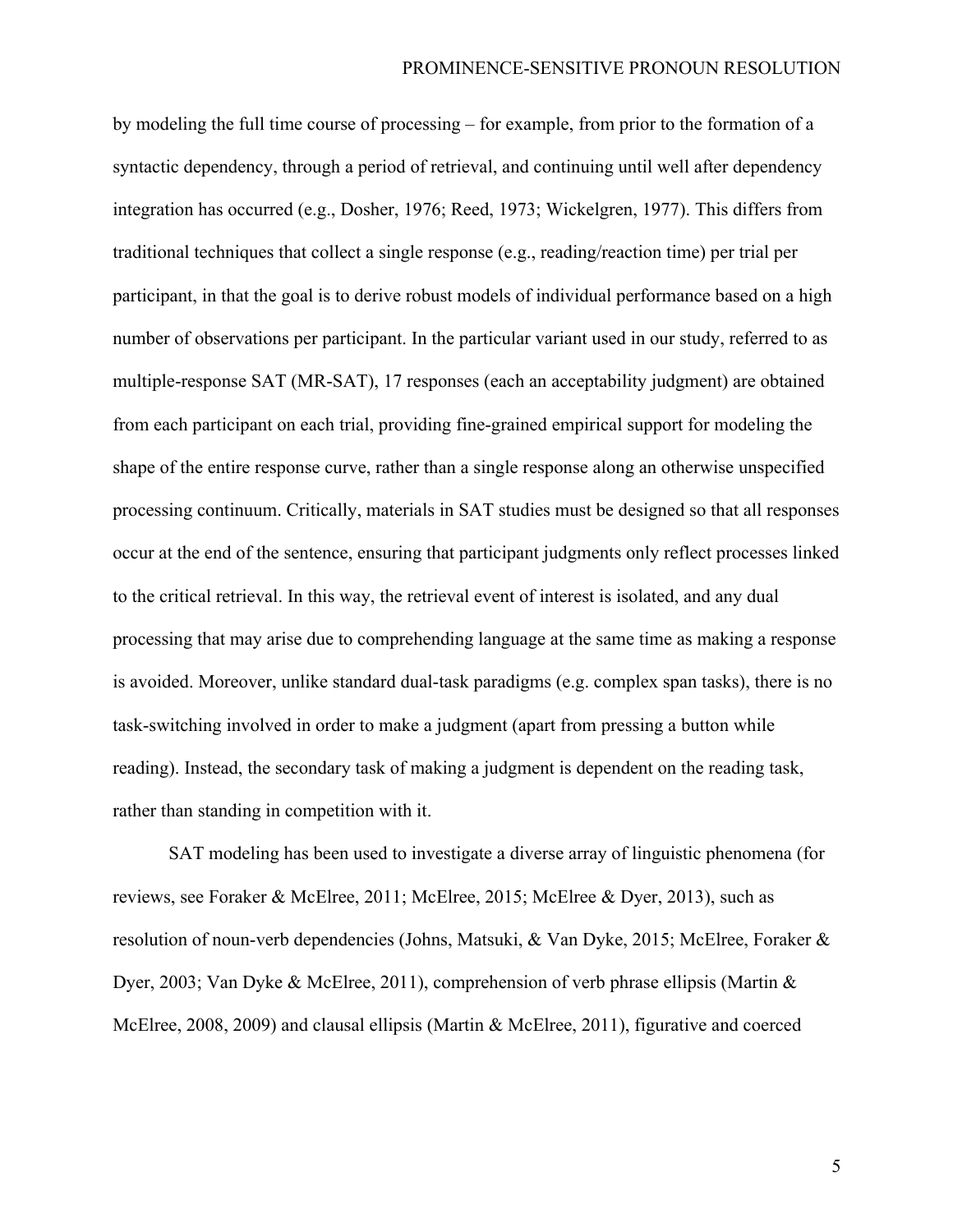expressions (McElree & Nordlie, 1999; McElree, Pylkkänen, Pickering, & Traxler, 2006), scalar implicature (Bott, Bailey & Grodner, 2012) and syntactic reanalysis (Martin & McElree, 2018).

Most relevant for the current project is a previous SAT investigation of pronoun resolution, the results of which were taken to support models of pronoun resolution in which accessibility is *not* influenced by antecedent prominence (Foraker & McElree, 2007). This study capitalized on research showing that clefting increases the syntactic prominence of an NP, ostensibly placing such entities in discourse focus (Gundel, 1999; Gundel, Hedberg & Zacharski, 1993). To test clefting's effects on retrieval accuracy and processing speed, Foraker and McElree (Experiment 1) had participants judge the acceptability of short passages like (3), in which the second sentence contained a pronoun (*It*) that had its antecedent (*the lead paint*) in a preceding sentence. The antecedent was either clefted and therefore prominent (3a), or embedded within a pseudo-cleft (3b), where it was assumed to be non-prominent.

(3a) It was *the lead paint* that annoyed the safety inspector. It flaked/\*grimaced

(3b) The one whom *the lead paint* annoyed was the safety inspector. It flaked/\*grimaced. Foraker and McElree observed significantly higher asymptotic accuracy when the antecedent of the pronoun was clefted, but there was no evidence that the clefted NP was processed (i.e., identified and integrated) more quickly than its non-clefted counterpart. They concluded that prominence increases the strength (or activation) of an antecedent representation in memory, which in turn boosts the probability that the antecedent will be successfully retrieved. This conclusion was based on memory research demonstrating that increased asymptotic accuracy is associated with the strength of a memory representation (e.g., Dosher, 1979; Wickelgren, Corbett, & Dosher, 1980). Thus, in this study, prominence affected the *availability* of NP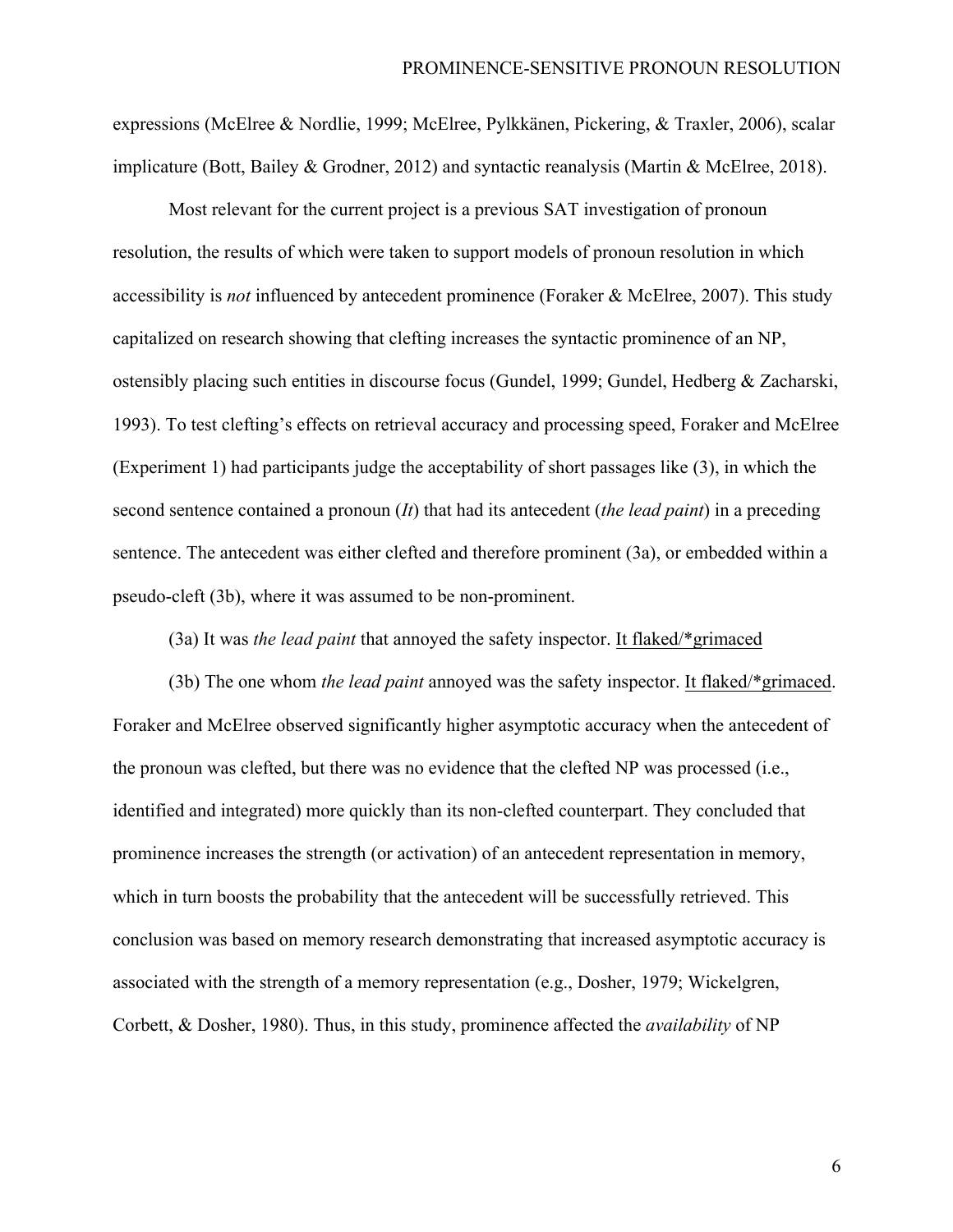antecedents for retrieval, but no evidence for effects on the *accessibility* of NP antecedents was found.

The conclusions in Foraker and McElree (2007) rely on the critical assumption that the cognitive prominence of the antecedent NPs differed across conditions. However, we suggest that this may not have been the case. There is considerable evidence that clefted NPs are cognitively prominent due to *contrastive* focus (Kiss, 1998; see also Chafe, 1976). Thus, the clefted NPs – *lead paint* in (3a) and *safety inspector* in (3b) – should be prominent due to focus. The *lead paint* was assumed to be non-prominent in (3b) because it was not clefted and was therefore not focused. However, there is reason to believe that even though *the lead paint* was not focused in (3b), it may still have been prominent because it was interpreted as the *topic* of the sentence. There is evidence suggesting that topical information is afforded prominence during coreferential processing (Anderson, Garrod, & Sanford, 1983; Clifton & Ferreira, 1987; Cowles, Walenski & Kluender, 2007; see also Grosz et al., 1995; Gundel, 1999). Crucially, topic and discourse focus are in complementary distribution in cleft sentences: that is, an NP that is not clefted, such as *lead paint* in (3b), must be the topic (or part of the topic; Cowles et al., 2007; Krifka, 2008). Thus, in Foraker and McElree's SAT study, it is possible that both critical NPs enjoyed some degree of cognitive prominence, one due to clefting and one due to topichood. This is also consistent with proposals that acknowledge multiple mechanisms for conferring prominence within a discourse, with some gaining prominence because of information structure, and others due to structural or syntactic methods of focusing information (Greene et al., 1992; Rigalleau, Caplan & Baudiffier, 2004; Grosz et al., 1995). Consequently, although Foraker and McElree clearly demonstrate that a contrastively focused NP is processed at the same speed as a topic NP, we believe they did not clearly assess the difference between prominent and non-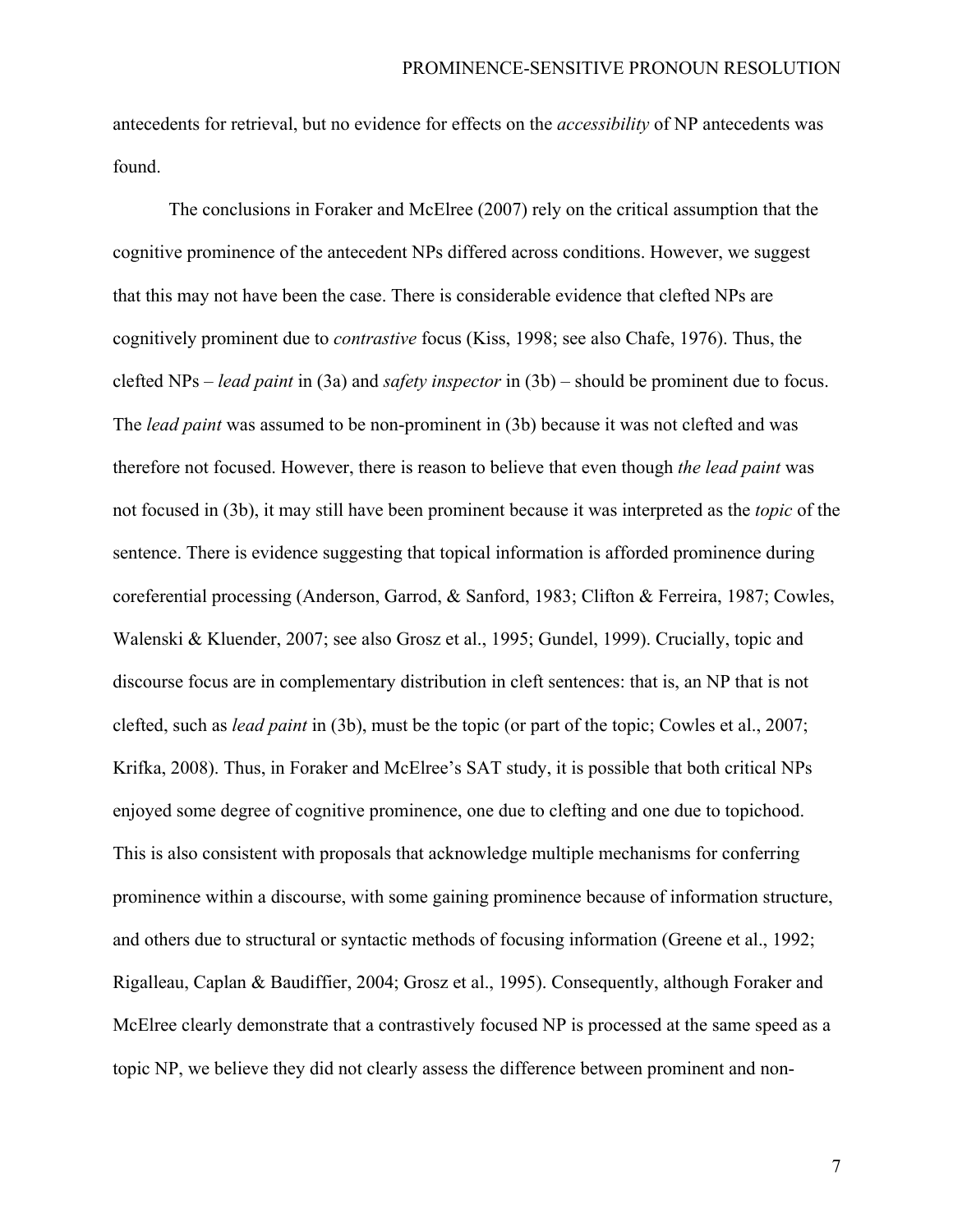prominent NPs.

Evaluating potential effects of prominence on speed during pronoun resolution requires a manipulation that unambiguously places only a single NP in a cognitively prominent position. To achieve this, we manipulated whether an antecedent NP (*the bouquet*) was the topic of a context sentence as a way of determining its cognitive prominence. In order to make the antecedent NP a topic, we placed it in main subject position, as in (4a). To remove its topic status, we embedded the NP within a relative clause (RC), attached to the main subject, as in (4b). Importantly, unlike in Foraker and McElree (2007), topic and focus were not in a trading relation in our design.

(4a) *The bouquet* that the widow received that morning rested by the graves.

(4b) The widow that *the bouquet* was received by rested beside the graves. In (4a), participants should analyze the antecedent NP *bouquet* as the topic, whereas *widow* should be the topic in (4b). These NPs appear in the main subject position, which is the default topic position in English (Givon, 1983; Grosz et al., 1995; Gundel et al. 1993, Lambrecht, 1994; Reinhart, 1982), and which is often used to connote topicality in experimental work (e.g., Fletcher, 1984; Lesgold, Roth, & Curtis, 1979). Previous studies have also demonstrated that the main subject position confers benefits to an antecedent during anaphor resolution (e.g., Gernsbacher & Hargreaves, 1988; Gordon et al., 1993; Stevenson, Crawley, & Kleinman, 1994). In contrast, the antecedent NP *bouquet* should not be highly prominent in (4b), as it is not the main subject, it occupies an RC-internal subject position typically reserved for backgrounded information (Lambrecht, 1994; Grosz et al. 1995), and there is no other reason to suppose that it bears focus. Our goal was to use the design in (4) to reassess whether prominence impacts the availability and accessibility of an antecedent NP during pronoun resolution.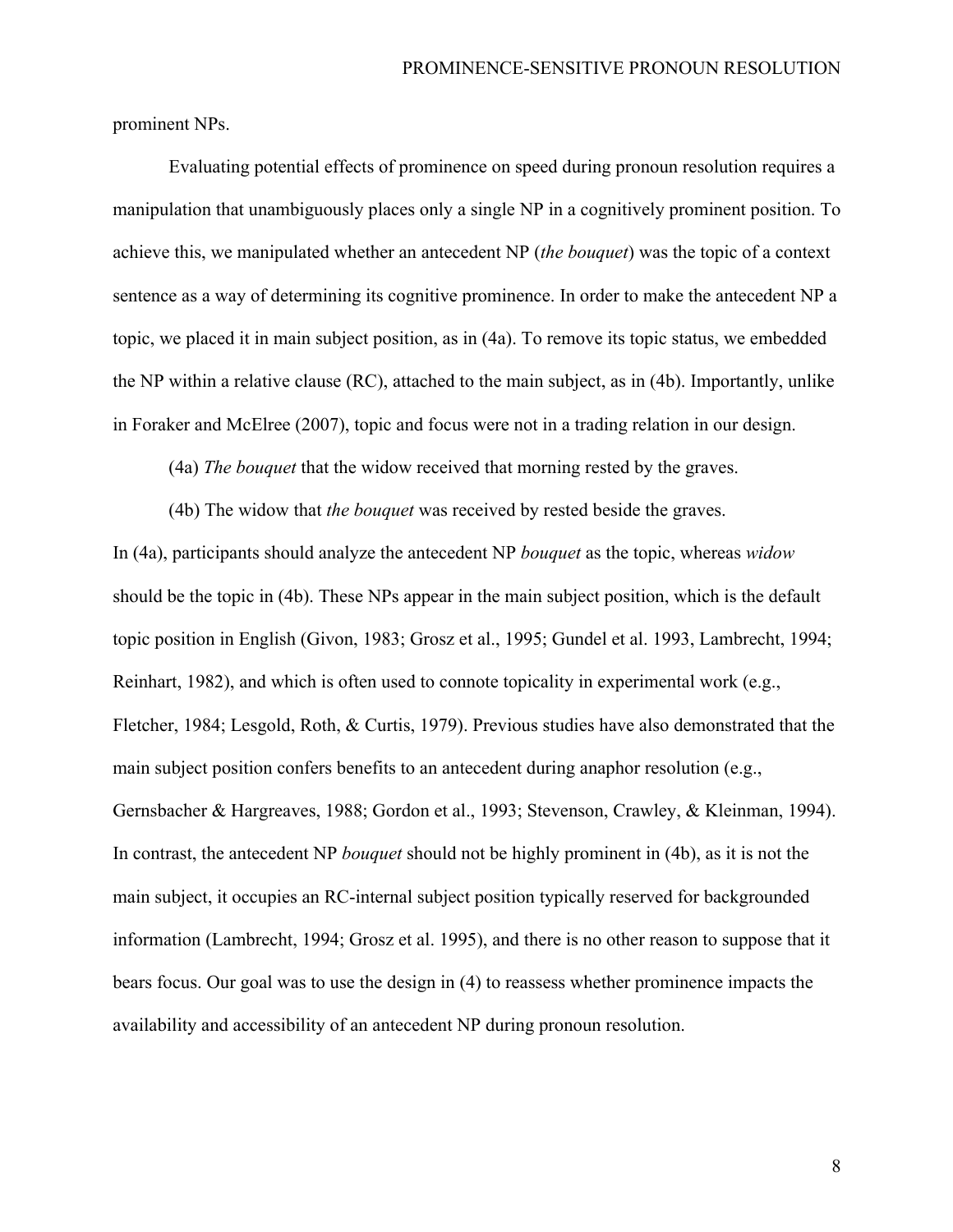### Method

*Participants.* Twenty-four participants were recruited from the greater New Haven community. All participants were native English speakers that were enrolled in, or recently graduated from, a four-year college or university. Data from four participants were excluded from further analysis because these participants failed to reach a minimum standard for accuracy in at least one experimental condition (see below for details). Data from one other participant were removed due to non-monotonic response profiles. Analyses were conducted on data from the remaining eighteen participants (mean age 21.8; 13 female). The study was approved by the Yale University Human Investigation Committee.

*Materials.* We created thirty-two sets of experimental items following the design illustrated in Table 1. The full list of items is available in the Appendix. Experimental items were twosentence passages, which crossed the factors PROMINENCE and SENTENCETYPE. The first sentence of the two sentence passages always contained a critical inanimate NP (e.g., *the bouquet* in Table 1). PROMINENCE determined the position of the antecedent NP. In *Prominent*  conditions the antecedent NP was the main subject of the first sentence. In *Non-prominent*  conditions the antecedent NP was the subject of a relative clause (RC) that was attached to the main subject, making it unlikely that it would be treated as a topic.

### (( TABLE 1 ABOUT HERE ))

SENTENCETYPE had two levels: *Pronoun* condition and *Control* condition. In *Pronoun*  conditions the main verb in the second sentence took the pronoun *it* as its object. In these conditions participants needed to establish coreference between the pronoun and the critical NP, which was its antecedent. *Control* conditions were identical to the Pronoun conditions except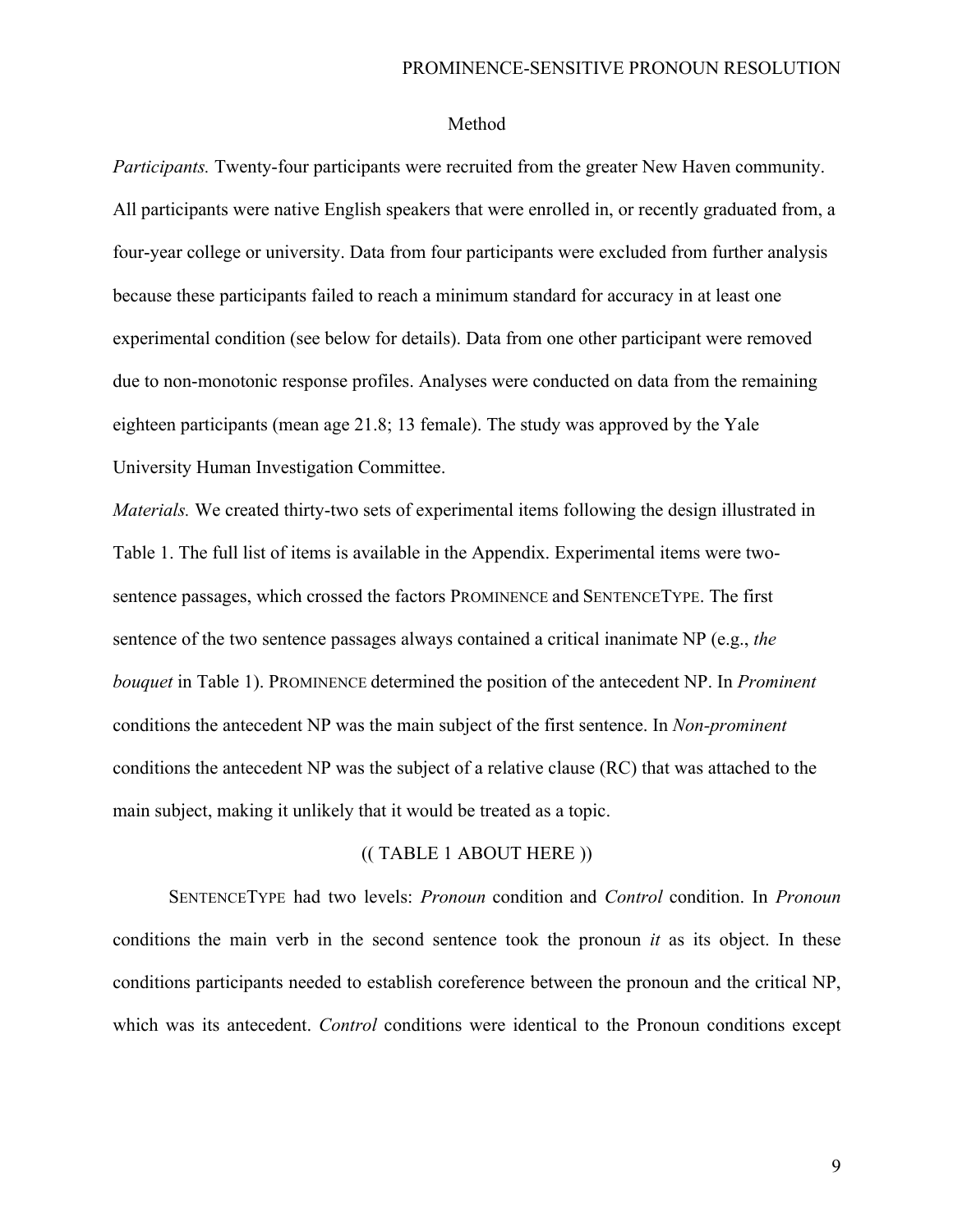that the critical object pronoun was replaced by a full, non-coreferential NP. Given the absence of an anaphor, there was no opportunity to establish coreference in the Control conditions.

The SAT analyses (described further below) are based on *d'* calculations, which control for response bias. Hence, we created both an acceptable and an unacceptable version of each experimental item. Acceptability was determined on the basis of the semantic fit between the main verb and its object in the second sentence. In Control conditions, this entailed evaluating the semantic fit between the verb and the full NP in the second sentence. Determining an item's acceptability in Pronoun conditions required evaluating the fit between the verb and the referent of the critical pronoun: the antecedent NP. In acceptable pronoun sentences the verb could take the antecedent NP as an object (e.g. *watered the bouquet*), but the verb could not take the antecedent NP as an object in *Unacceptable* sentences (e.g., #*comforted the bouquet*). The acceptability of a test sentence could not be determined on the basis of the collocation of the verb and the pronoun: all verbs could, in principle, take objects that could be referred to using the pronoun *it*. Thus, participants' ability to accept or reject test sentences was crucially predicated on their establishing coreference between the antecedent NP and the pronoun. Control conditions were designed so that the acceptability of verb-object pairings in the second sentence was counterbalanced within item sets. Verbs that led to unacceptability when paired with a pronoun (*comforted it*) were paired with an appropriate object in control conditions (*comforted the mourners*) and vice versa. This counterbalancing eliminated the possibility that participants could reliably anticipate the acceptability of an item in advance of the post-verbal region.

In all conditions (including foils and fillers described below), the critical response period was the final phrase (underlined in Table 1). In test sentences, the final phrase consisted of the pronoun and an adverbial modifier. Thus participants were forced to make a judgment about the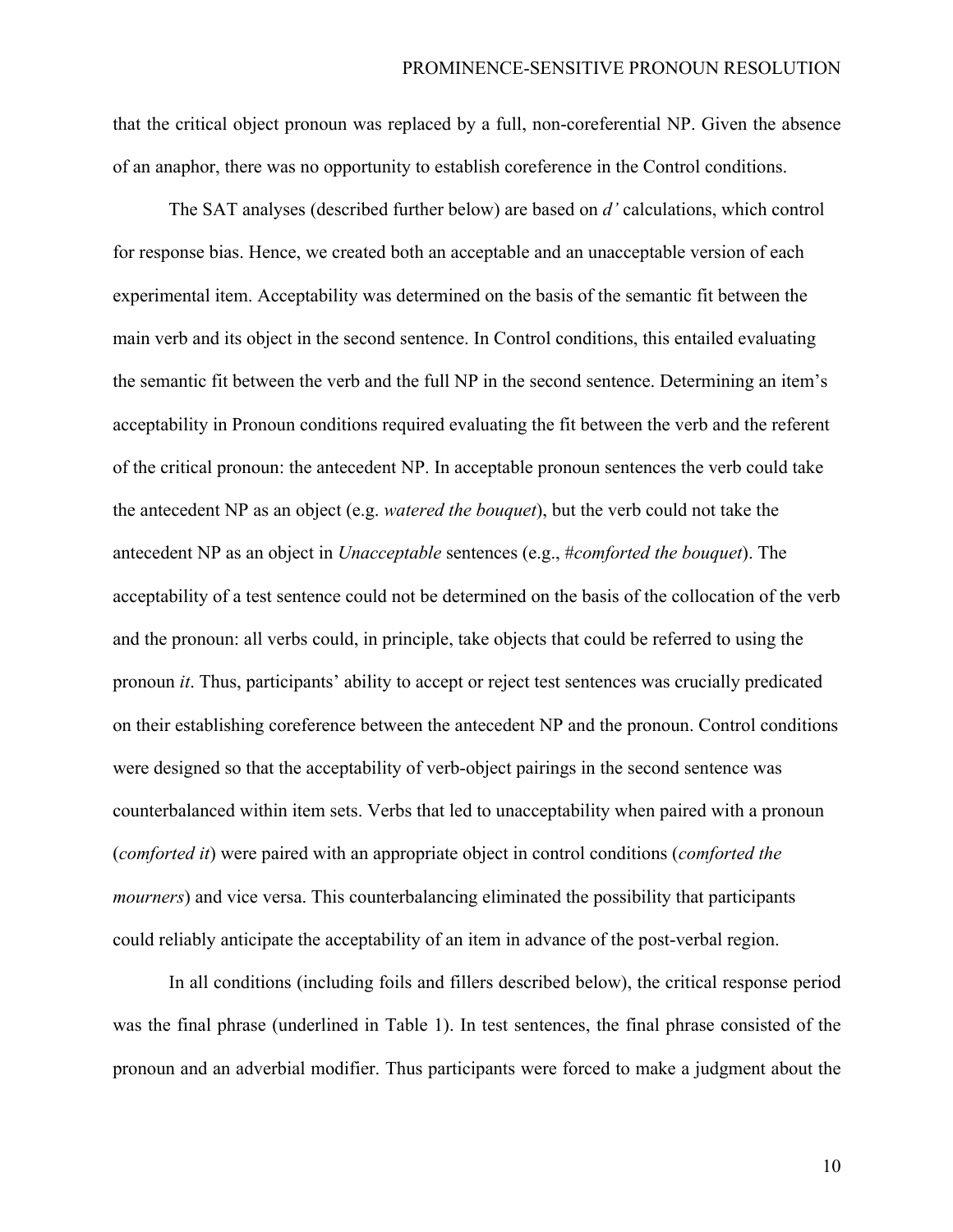sentence at the point where the final verb was integrated with the coreferential pronoun. As the referent of the pronoun determined whether the sentence was acceptable or not, participants' responses coincided with the point of anomaly detection. We chose not to include the verb in the critical region so that the critical region was identical across all Pronoun conditions within an item. In Control conditions the final phrase consisted solely of the adverbial phrase without the non-coreferential object NP. As we discuss below, this entails that judgments in the Control condition were slightly delayed relative to the point in the sentence where the acceptable/unacceptable decision could be made.

We constructed four test lists. Each test list contained two conditions from every item set for a total of 64 test trials per list. Care was taken in constructing the lists so that participants could not predict the acceptability of one condition in the list based on the acceptability of the other. Test lists also contained 102 additional filler sentences of varying length and complexity.

*Procedure.* We used the multiple-response variant (MR-SAT) of the SAT procedure (McElree, 1993; Wickelgren, Corbett & Dosher, 1980; for psycholinguistic applications, see Foraker & McElree, 2007; Johns, Matsuki, & Van Dyke, 2015; Van Dyke & McElree, 2011). As in previous SAT studies, participants read sentences that were presented phrase-by-phrase in RSVP format, at a rate of 350ms/phrase. A series of 17 response tones (100 ms in duration, 1000 Hz) began 300 ms prior to the onset of the final critical phrase and continued every 350ms over a 5950ms response interval throughout which the critical phrase remained on the screen. This ensured responses throughout the entire time course of processing, from before antecedent retrieval until well after its integration with its verb. Test materials were randomized within a session and presented on a personal computer running E-prime (Schneider, Eshman, &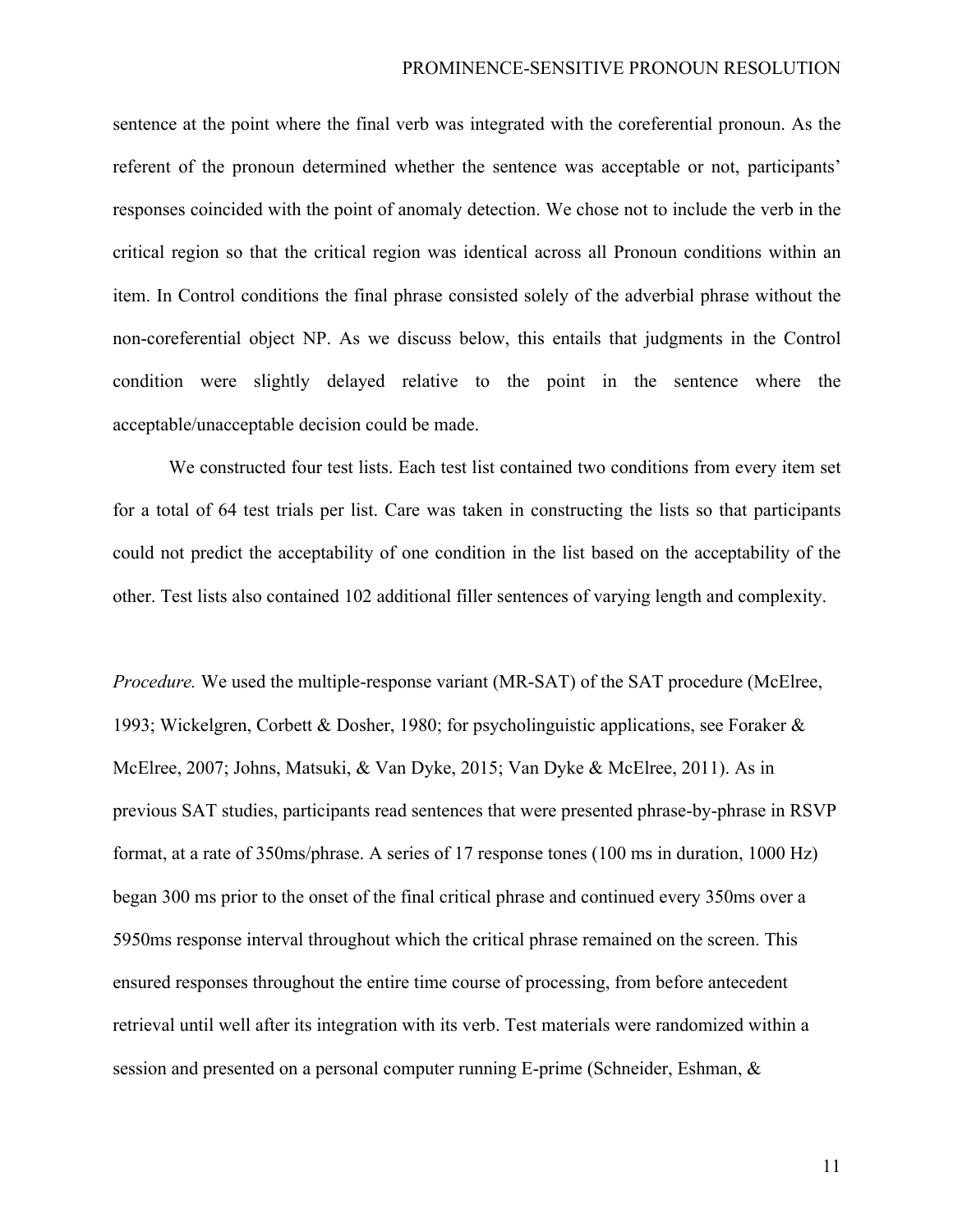Zuccolotto, 2002), which recorded button presses and response latencies. Before each trial, participants saw a screen that reminded them which keys corresponded to an acceptable and an unacceptable judgment.

Participants pressed either of the response keys to begin presentation of the next item. When the tones began just prior to the critical region, they were instructed to press both response keys simultaneously (indicating uncertainty about the sentences' acceptability prior to reading the critical phrase), and then to indicate their acceptability judgment by continuing to press one of the two response keys in synchrony with the remaining tones. Participants were encouraged to make their judgment as rapidly as possible and were told that they could switch their judgment over the course of the response interval if their decision about the item changed.

Participants completed a 30-minute practice session on their first day of participation. At the beginning of the training phase participants were familiarized with the acceptability judgments that they would be asked to make in the experiment. Participants first used paper and pencil to judge the acceptability of practice sentences, some of which had simple agreement errors or missing constituents, and some of which were similar in structure to our test items and fillers. Participants received verbal feedback on whether their answers were correct. Immediately after this, they received training in how to respond in the SAT paradigm. This session trained them to (i) respond initially with both keys followed by eliminating responses on the dispreferred key once their decision was made; (ii) respond in time to the 17 tones and (iii) change responses over the course of the trial if desired. After the training session, participants took a short break and then completed their first test session. Participants were given regular breaks over the course of this and subsequent experimental sessions; during some of these breaks participants completed unrelated behavioral tasks for another study.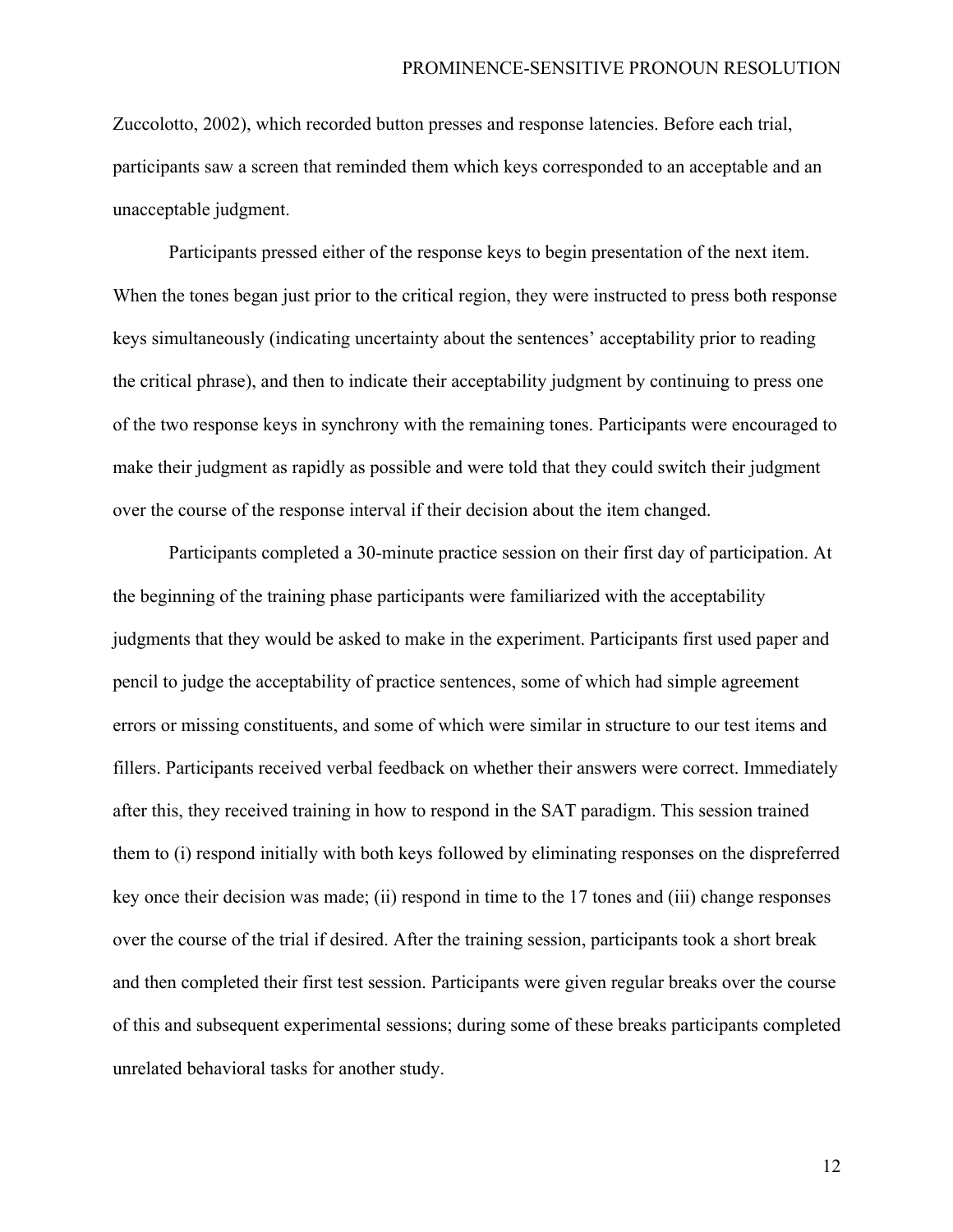*Data Analysis.* We computed average response accuracy at each response point using a standard *d'* measure ( $d' = z$ (hits) – *z*(false alarms)), where *z*(.) is the inverse normal function.<sup>1</sup> A *hit* was defined as an "acceptable" response to an acceptable item, while a *false alarm* was an "acceptable" response to an implausible item. Accuracy in each acceptable condition was scaled against its corresponding unacceptable condition to create a discriminative *d'* score (MacMillan & Creelman, 2004). Participants whose asymptotic accuracy indicated near-chance performance on at least one experimental condition (i.e.,  $d' < 1$ ) were excluded. We calculated lag-latency by adding the average response time at each response tone to the latency of that tone. We plotted discriminative *d'* accuracy as a function of lag-latency in each condition and fit this response curve to a 3-parameter  $(\lambda, \beta, \delta)$  exponential approach to a limit using the equation in (5). The three parameters determine distinct properties of the response curve:  $\lambda$  determines the asymptote of the curve and provides an estimate of participants' maximum discrimination accuracy when given sufficient processing time;  $\beta$  describes the rate of rise in accuracy from the intercept  $\delta$ , where accuracy initially deviates from zero (i.e., chance).

(5)  $d' = \lambda (1 - e^{-(\beta(t-\delta))})$  for  $t > \delta$ , otherwise 0

Together, the rate and intercept parameter determine the overall temporal dynamics of processing. We were primarily concerned with testing whether there were reliable differences in the speed dynamics and we had no specific hypotheses about whether differences would manifest in rate or intercept.

 <sup>1</sup> Speed-accuracy tradeoff analyses are typically conducted on *d'* measures, to avoid possible distortions of the shape of the functions caused by response biases. To verify that our results were not particular to the *d'* transform, we performed analogous fits on the proportion correct and false alarm data. The results show the same effects found in the *d'* analyses.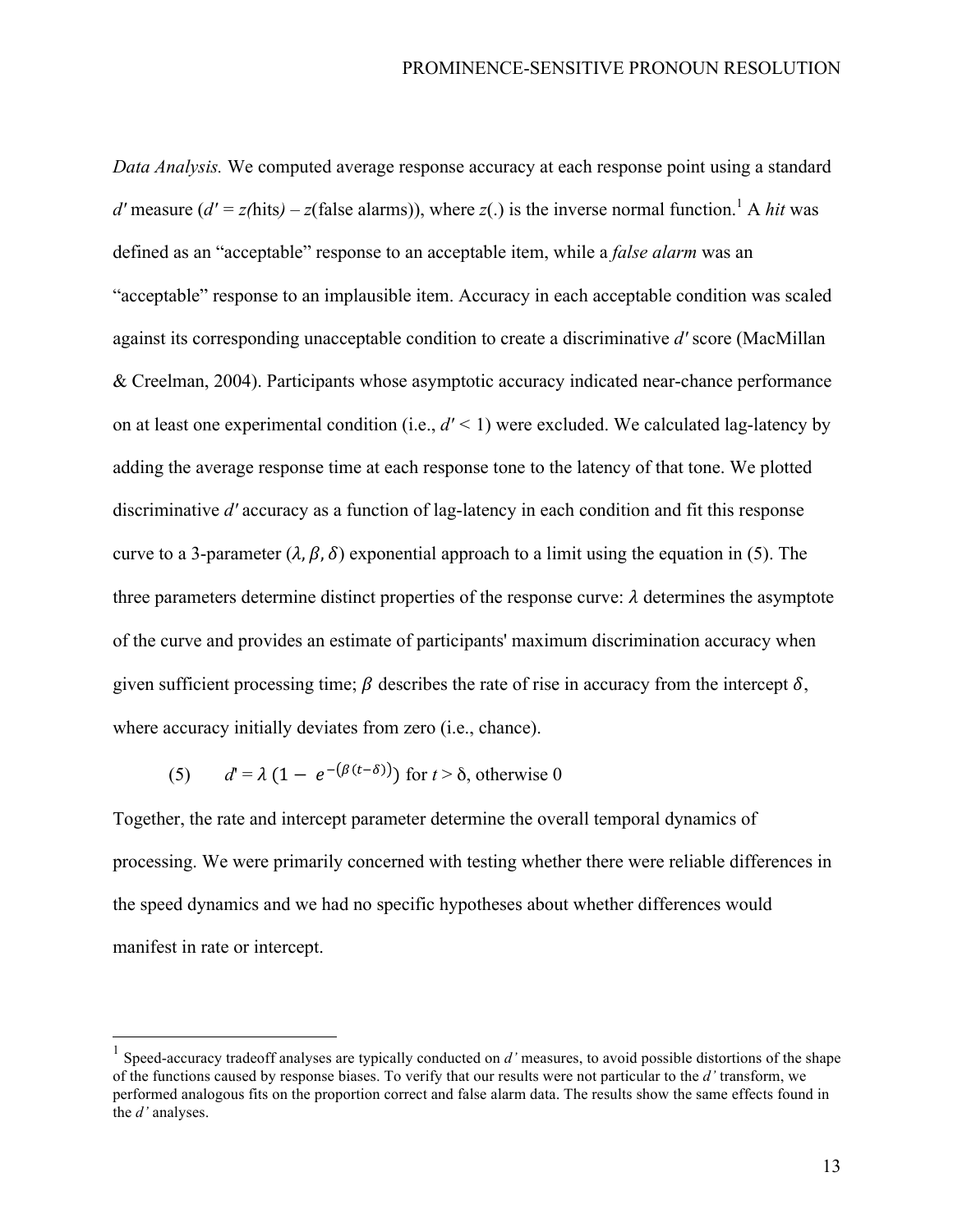Our analysis of the data employed a hierarchical model selection procedure commonly used in SAT studies, including almost all previous investigations of linguistic processes (e.g., Foraker & McElree, 2007; Johns, Matsuki & Van Dyke, 2015; Martin & McElree 2008, 2009; McElree, 2000; McElree, Foraker, & Dyer, 2003; Van Dyke & McElree, 2011). The procedure is anchored by an analysis of the asymptotes from the participants' behavioral responses using mixed linear models implemented by lme4 (Bates, Mächler, Bolker & Walker, 2015) in the R statistical computing environment (R Core Development Team, 2016). All models included bysubject random intercepts. This analysis provides an important empirical analog for the subsequent analyses of the estimated asymptote parameter(s), which determines the number of unique asymptotes to include in the SAT model. Thus, following the empirical analysis, we consider the parameter estimates for a series of models of participants' response functions, beginning with the asymptote parameter, and then proceeding to the dynamics parameters (rate, intercept, speed composite). First, a "null" model  $(1\lambda - 1\beta - 1\delta)$ , in which all conditions are assigned the same parameter values, is fit to both the individual participant data and the average group data. Parameters are added iteratively until additions no longer improve model fit. The best fitting model for both each participant and the averaged data is determined according to two criteria: goodness-of-fit, and consistency of model fit across participants. We employed two goodness-of-fit measures: (i) the adjusted  $R^2$ , which measures the proportion of variance accounted for by the model after adjusting for its number of free parameters (e.g., McElree 1993); and (ii) the Akaike Information Criterion (AIC; Akaike, 1974), a selection measure that takes into account both traditional goodness-of-fit and model complexity. For the adjusted  $R^2$ statistic, higher values indicate that a model closely fits the data. The opposite is true for the AIC statistic, such that models with lower AIC values are preferred. Although adjusted  $R^2$  is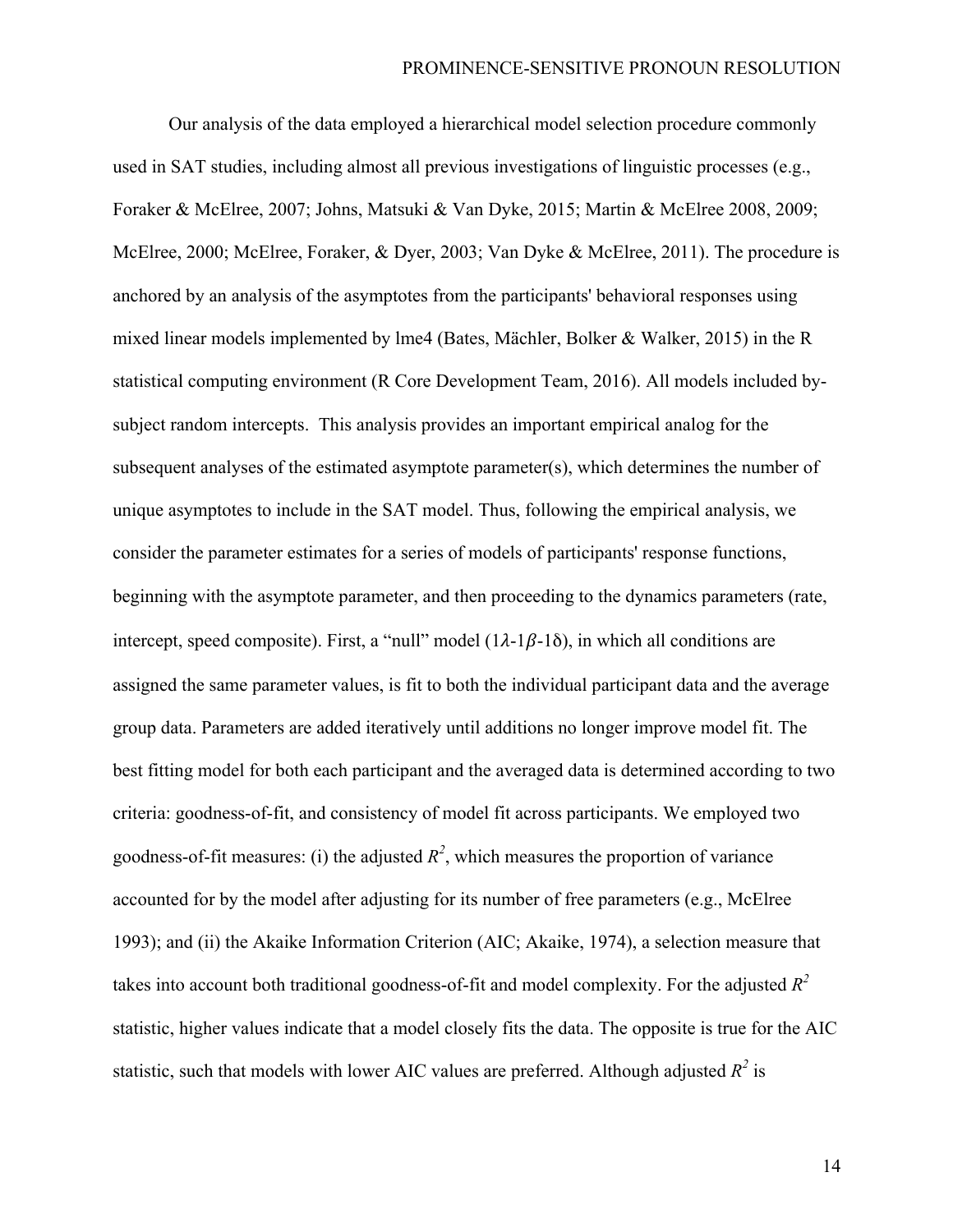frequently assessed in published SAT studies, the AIC is not. However, the AIC provides an additional metric for model selection, and if both adjusted  $R^2$  and AIC concur, this constitutes converging evidence for a particular model (Liu & Smith, 2009).

Parameter estimates were obtained using the *mrsat* package (Matsuki et al., *in preparation*) implemented in R. 2 The *mrsat* package identified the best-fitting model for each *d'*  series by executing a fitting function that applies four different optimization algorithms 10 times each, with starting parameter values chosen at random for each run. The four algorithms were: (i) an iterative hill-climbing algorithm (Reed, 1976) akin to STEPIT (Chandler, 1969), implemented using the *acp* function, (ii) a limited memory Broyden-Fletcher-Goldfarb-Shanno algorithm with box constraints (Byrd et al. 1995), implemented by the *optim* function, (iii) a box-constrained optimization algorithm based on PORT routines developed at Bell Labs (Fox et al., 1978), implemented by *nlminb,* and (iv) an unconstrained optimization algorithm based on a Newtontype method implemented in the *nlm* function (Dennis & Schnabel, 1983; Schnabel et al., 1985). The package compares the resulting parameter sets from each of the 40 runs, and selects the parameter set that best fits the data.

#### Results

*Empirical asymptote data.* SAT analyses typically begin with assessing potential differences in asymptotic accuracy, based on the average of the last four behavioral responses per condition. By considering the stable portion of the response curve, this procedure provides an empirical, datadriven anchor for subsequent modeling of the dynamics of the entire response function. Thus, we averaged *d's* for each participant's last four behavioral responses per condition (see Table 2). Although all conditions are presented together in Table 2, we analyze Pronoun and Control

<sup>&</sup>lt;sup>2</sup> Available at GitHub (https://github.com/matsukik). Contact matsukik@gmail.com for details.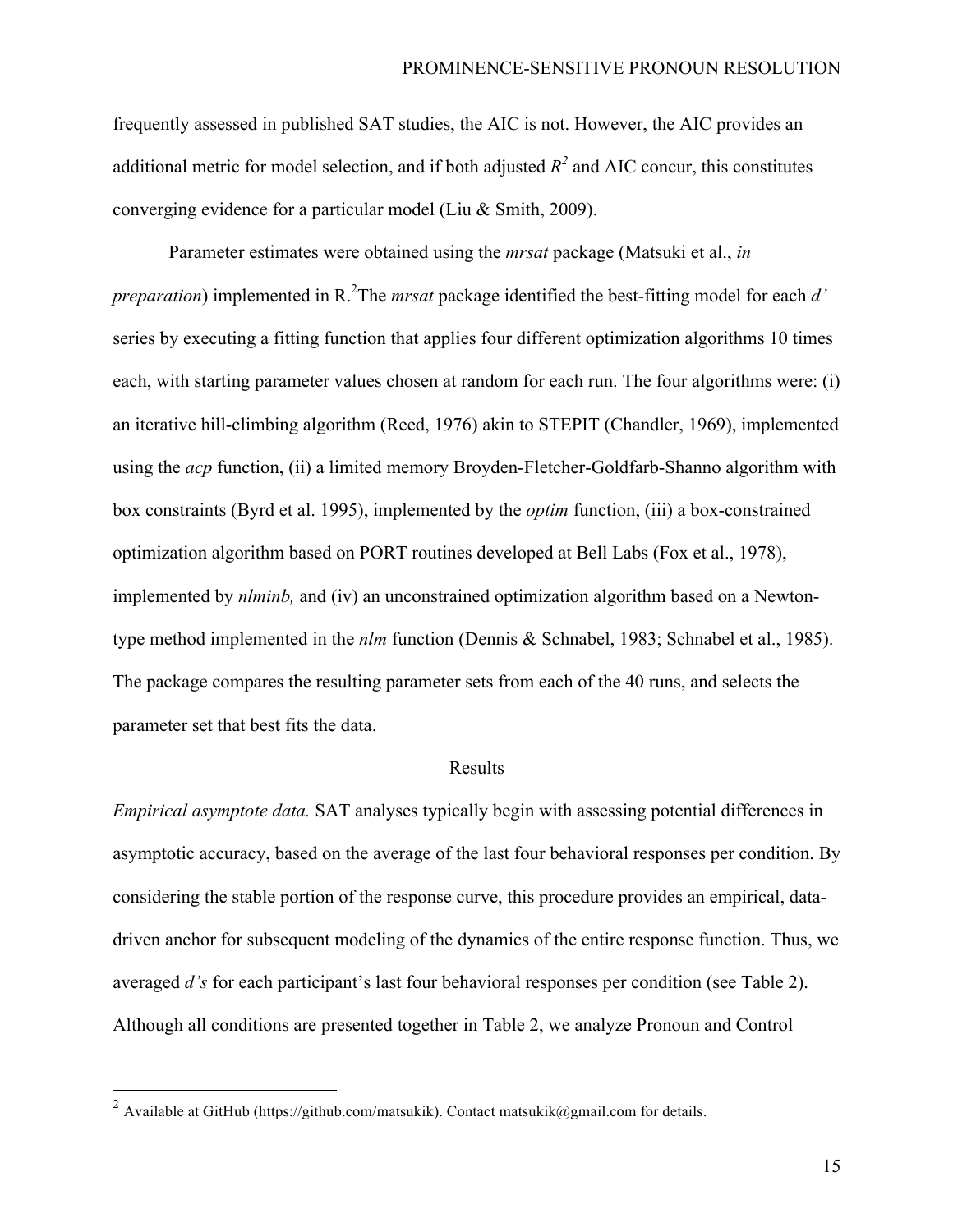conditions separately, as the decision processes in the two comparisons are different and the two sets of conditions are not expected to share variance.

#### (( TABLE 2 ABOUT HERE ))

We observed a significant effect of Prominence on accuracy in both Pronoun and Control conditions. Average accuracy was higher in Pronoun-Prominent condition than in the NonProminent-Pronoun conditions ( $t = 7.10$ ,  $p < .001$ ; average *d'* difference = 0.91, 95% CI: 0.63 – 1.120). Similarly, average accuracy in the Control-Prominent condition was higher than in its Non-Prominent counterpart,  $(t = 2.53, p = .021)$ , though the numeric difference was smaller than between Pronoun conditions (average  $d'$  difference = 0.39, 95%, CI: 0.01 – 0.77). These results suggest that, in our subsequent modeling analysis, data for both types of sentence will be best fit by a model with two asymptote parameters  $(2\lambda)$ . Thus, we next followed a stepwise hierarchical modeling procedure, beginning by determining the optimal number of asymptote parameters for the data.

#### ((TABLE 3 ABOUT HERE))

*Hierarchical asymptote (* $\lambda$ *) modeling*. We began by fitting a  $1\lambda - 1\beta - 1\delta$  model, reflecting the null hypothesis that there are no differences between conditions, to both the average and individual participant data for both Pronoun and Control conditions. We then assessed whether a  $2\lambda$ -1 $\beta$ -1 $\delta$ model better fit the data in each.

Hierarchical asymptote modeling confirmed the results of our analysis of the empirical *d'* values, showing that two-asymptote models were warranted for both Pronoun and Control conditions. In Pronoun conditions the two-asymptote model better fit the average data (adjusted  $R^2$  = 0.6743 v. 0.9939, see Table 3 for more details). A paired t-test on the estimated asymptote values confirmed that  $\lambda$  was significantly higher in the Pronoun-Prominent condition than in the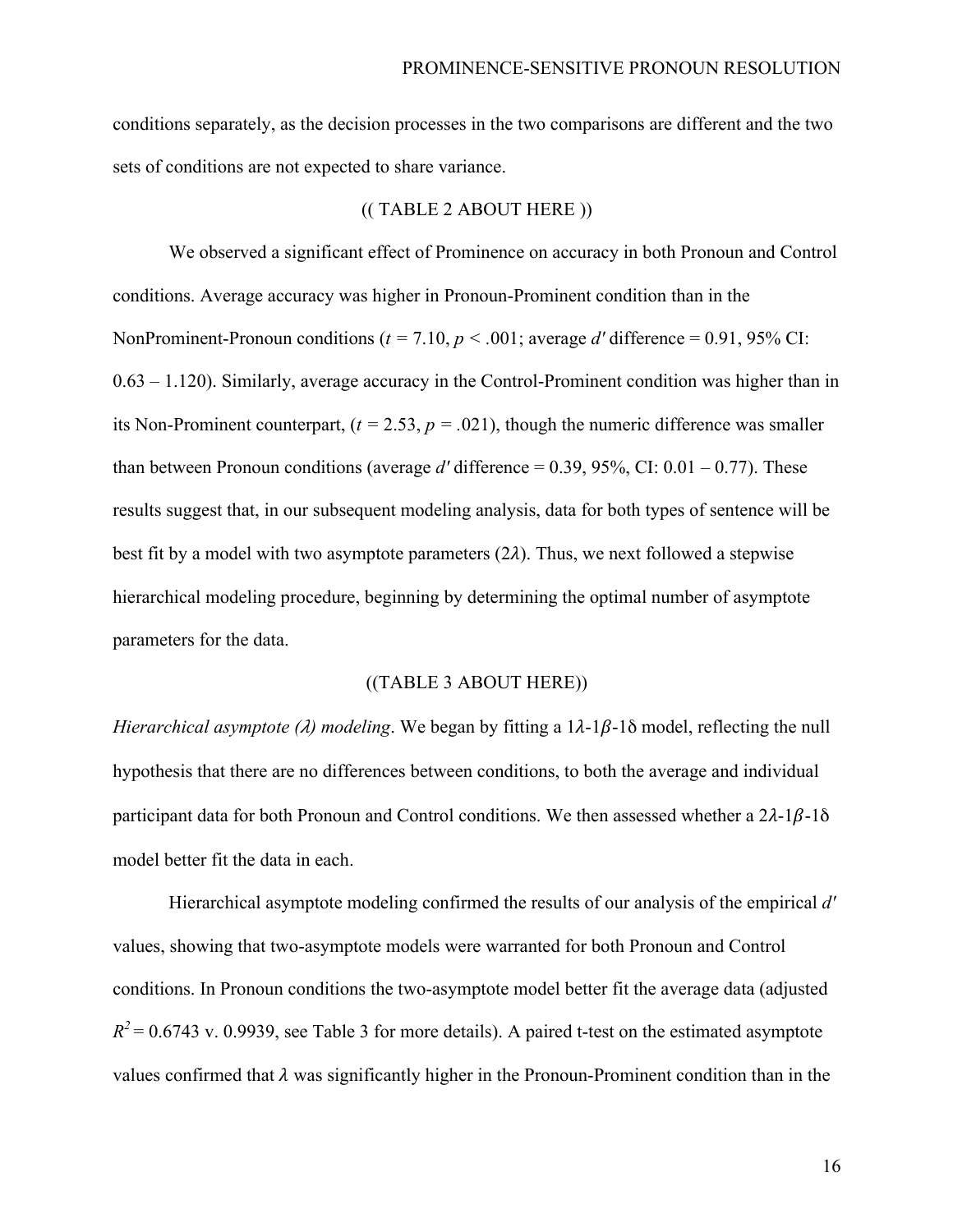Pronoun-NonProminent condition ( $t = 7.04$ ,  $p < .001$ ). A two-asymptote model was also a better fit for the Control conditions (adjusted  $R^2 = 0.9544$  vs. 0.9983), and estimated  $\lambda$  was also significantly higher in the Control-Prominent condition than in the Control-NonProminent condition ( $t = 2.50$ ,  $p = .022$ ). This pattern of results corresponds exactly to the observed effects of Prominence in the initial analysis of the empirical *d'* responses.

*Hierarchical dynamics modeling.* The second step of the hierarchical model selection procedure determined the optimal number of unique rate  $(\beta)$  and intercept ( $\delta$ ) parameters. For both Pronoun and Control conditions we compared three models of increased complexity to the baseline  $2\lambda$ - $1\beta$ -1 $\delta$  model: a model with an extra rate parameter (2 $\lambda$ -2 $\beta$ -1 $\delta$ ), a model with an additional intercept parameter ( $2\lambda - 1\beta - 2\delta$ ), and a model in which both rate and intercept varied independently  $(2\lambda - 2\beta - 2\delta)$ .<sup>3</sup> Table 3 provides a quantitative summary of the full procedure.

*Pronoun sentences.* Estimated rates from individual participant  $2\lambda - 2\beta - 1\delta$  model fits were significantly faster in the Prominent condition than in the NonProminent condition (*B =* -0.84 (.33);  $t = 2.54$ ;  $p = .021$ ).<sup>4</sup> Similarly, estimated intercepts from individual  $2\lambda$ -1 $\beta$ -2 $\delta$  model fits were significantly earlier in the Prominent condition than in the NonProminent condition (*B =*  0.122 (.05);  $t = 2.34$ ;  $p = .031$ ). Although the  $2\lambda - 2\beta - 2\delta$  model exhibited the largest improvement over the  $2\lambda - 1\beta - 1\delta$  model on adjusted  $R^2$  and 13 on AIC, neither individual rates nor intercepts

 <sup>3</sup> Models reported in this section had asymptotes that were determined by the *mrsat* fitting function. Analyses were also run with corresponding fixed-asymptote models – models in which the asymptote parameter values for each condition were constrained to the empirical *d'* values for each condition – in order to minimize the likelihood that the dynamics differences that we observe are due to a parameter trade-off. The pattern of results in this analysis was identical.

<sup>&</sup>lt;sup>4</sup> Closer inspection of the estimated parameters in the  $2\lambda - 2\beta - 1\delta$  model revealed that the model for one participant (S15) had an extreme rate estimate in the Pronoun-Prominent condition. Because exclusion of this participant's data did not affect the pattern of results – estimated rates were still significantly higher in the Pronoun-Prominent condition than in the Pronoun-NonProminent condition  $(t = 2.36)$  – we retained this participant in our analysis in the interests of power.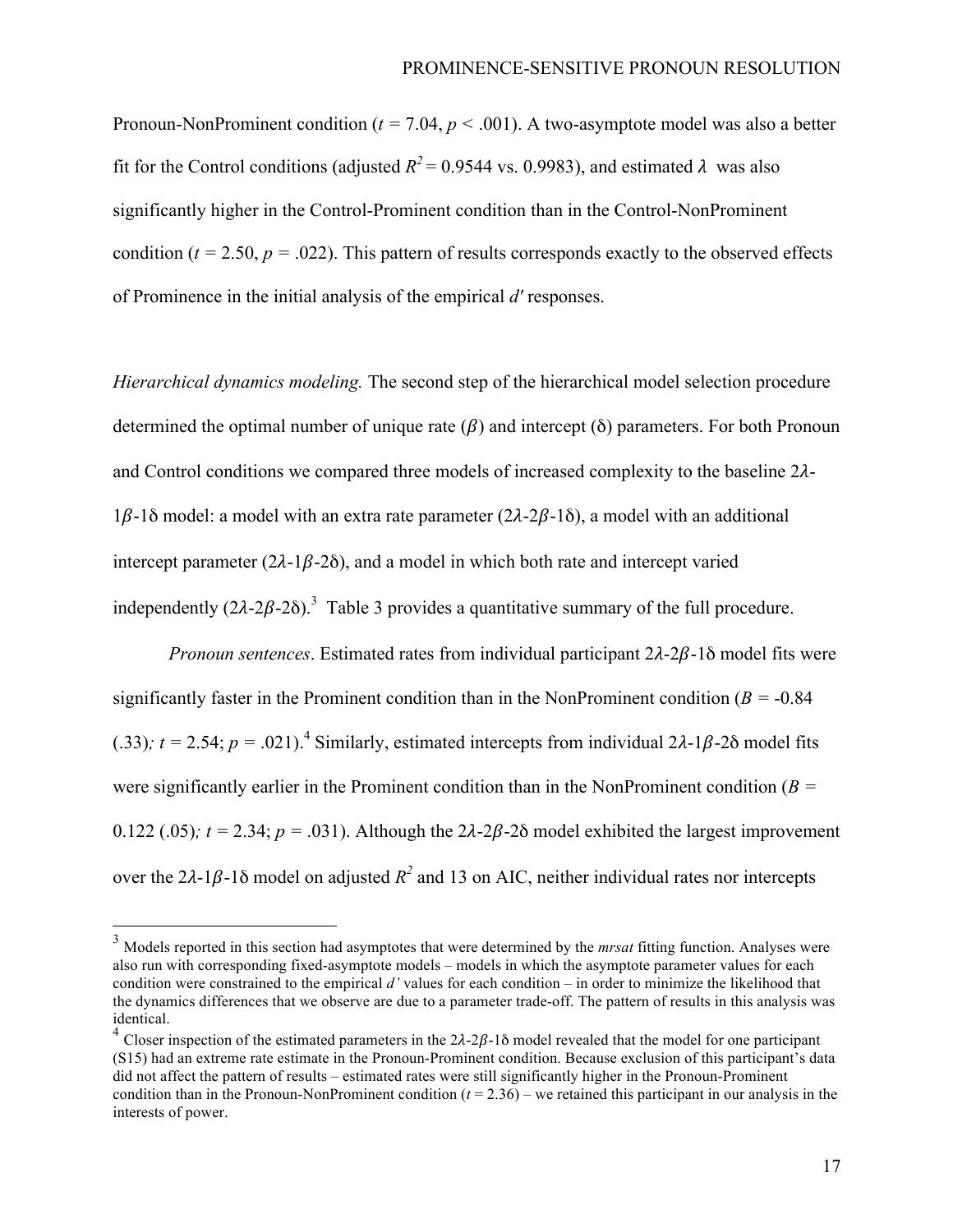were significantly different  $(t < 1$  for both comparisons) in this model. This likely reflects the trade-off between rate and intercept parameters known to occur in saturated models (for discussion see, e.g., Liu & Smith, 2009).

We believe that the most conservative interpretation of these results favors the  $2\lambda - 2\beta - 1\delta$ model (detailed in Table 4, depicted in Figure 1A) as the best fitting model for Pronoun conditions. This model provides a better fit of the average data than the  $2\lambda - 1\beta - 2\delta$  model according to both adjusted  $R^2$  and AIC. In addition, the  $2\lambda - 2\beta - 1\delta$  model provided a better fit for a greater number of individual participants than did the  $2\lambda - 1\beta - 2\delta$  model. Although the goodnessof-fit statistics for the average data slightly favor the  $2\lambda - 2\beta - 2\delta$  over the  $2\lambda - 2\beta - 1\delta$  model, our analysis offered no statistical support for the additional dynamics parameters in the more complex model. Therefore, the  $2\lambda - 2\beta - 1\delta$  model is the most parsimonious and statistically robust for these data. (Once again, we note that our conclusions do not ultimately depend on whether the second speed parameter manifests on either rate or intercept, but on the evidence that an extra speed parameter is warranted at all.)

#### ((FIGURE 1 ABOUT HERE))

#### ((TABLE 4 ABOUT HERE))

*Control sentences*. We fit the average data and individual participants' data to the three more complex models described above and compared them to the base  $2\lambda - 1\beta - 1\delta$  model. In contrast to the Pronoun conditions, none of the more complex models offered consistent improvement over the baseline  $2\lambda - \frac{1}{\beta} - \frac{1}{\alpha}$  model for the average data, either on adjusted  $R^2$  or AIC. Rather, the more complex models were either equivalent or slightly worse than the baseline model, suggesting that their additional parameters were not warranted. At the participant level, additional dynamics parameters improved fits for some individual models, but the direction of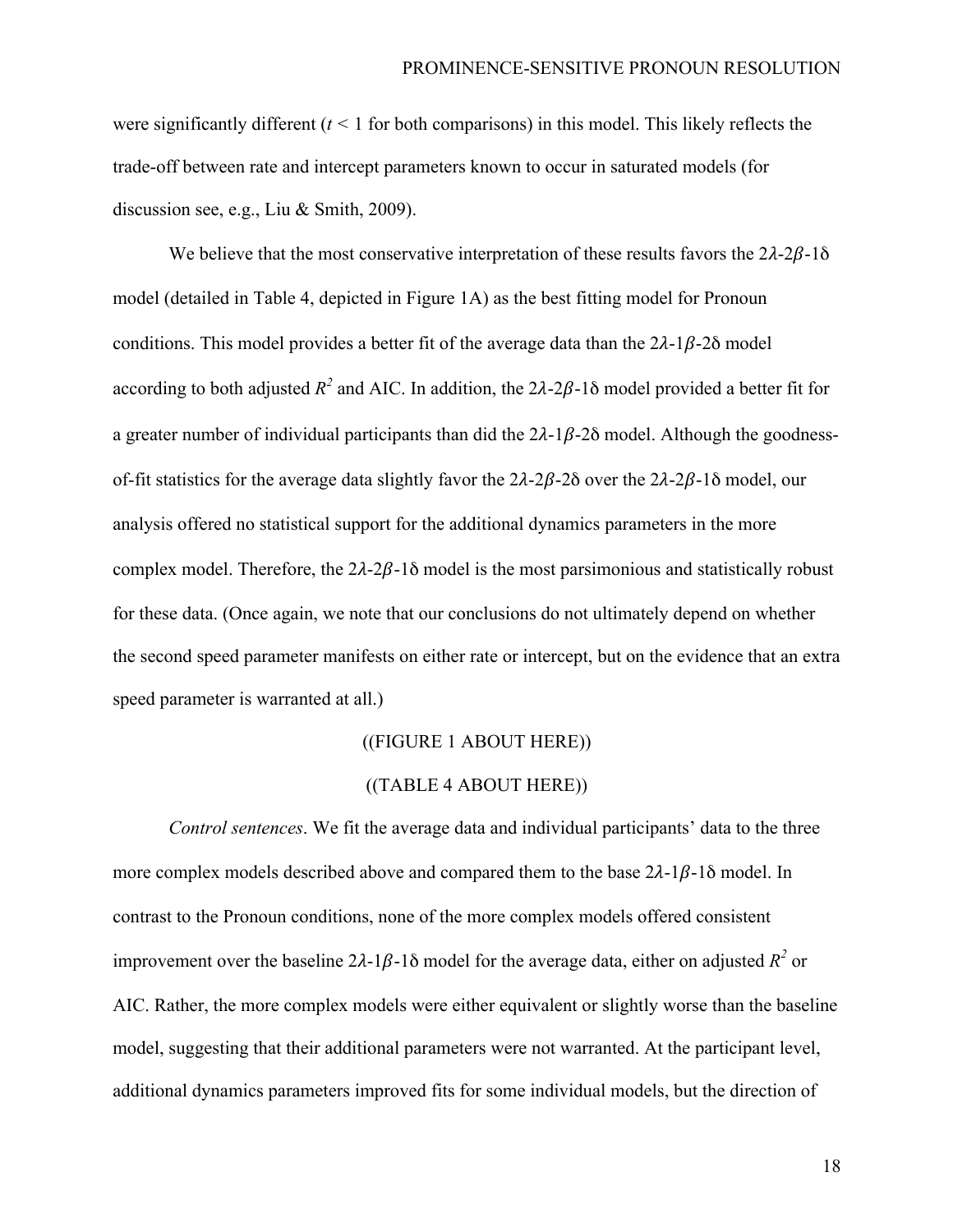speed effects was inconsistent across participants. Paired t-tests confirmed that neither estimated rates nor intercepts differed reliably across conditions for any model (*t <* 1 for all comparisons). Thus, because there is no support for including additional dynamics differences between Control conditions, the  $2\lambda - 1\beta - 1\delta$  model best fits these data (detailed in Table 5, depicted in Figure 1B).

Before moving on, we wish to acknowledge one final difference between the Pronoun and Control conditions: intercepts for the Control conditions were much earlier than those for Pronoun conditions, suggesting that participants were able to determine whether Control items were acceptable or not more quickly than they were able to make a judgment in the Pronoun conditions. This likely reflects, at least in part, the fact that participants made their wellformedness judgments at different points in Pronoun and Control conditions. In Pronoun conditions participants gave a response immediately upon seeing the object of the verb (the pronoun), so the plotted function in Figure 1A provides a window of processing from the earliest stages of anomaly detection. However, in Control conditions participants made their decisions one word after the object (the full NP), giving them an extra 300ms of processing time before having to make their decision. While this effectively adds a constant to the response time in both conditions, it does not impact the critical effect of prominence because participants could assess the plausibility of both Control conditions equally easily by simply evaluating the relation between adjacent constituents (*comforted/\*watered the mourners*).

#### General Discussion

Our study was designed to assess whether an antecedent NP's cognitive prominence affects its availability and accessibility during pronoun resolution. The MR-SAT paradigm allows separate assessments of processing speed and probability of retrieval (i.e., accuracy). Our manipulation of prominence allowed us to test whether the retrieval of a target antecedent was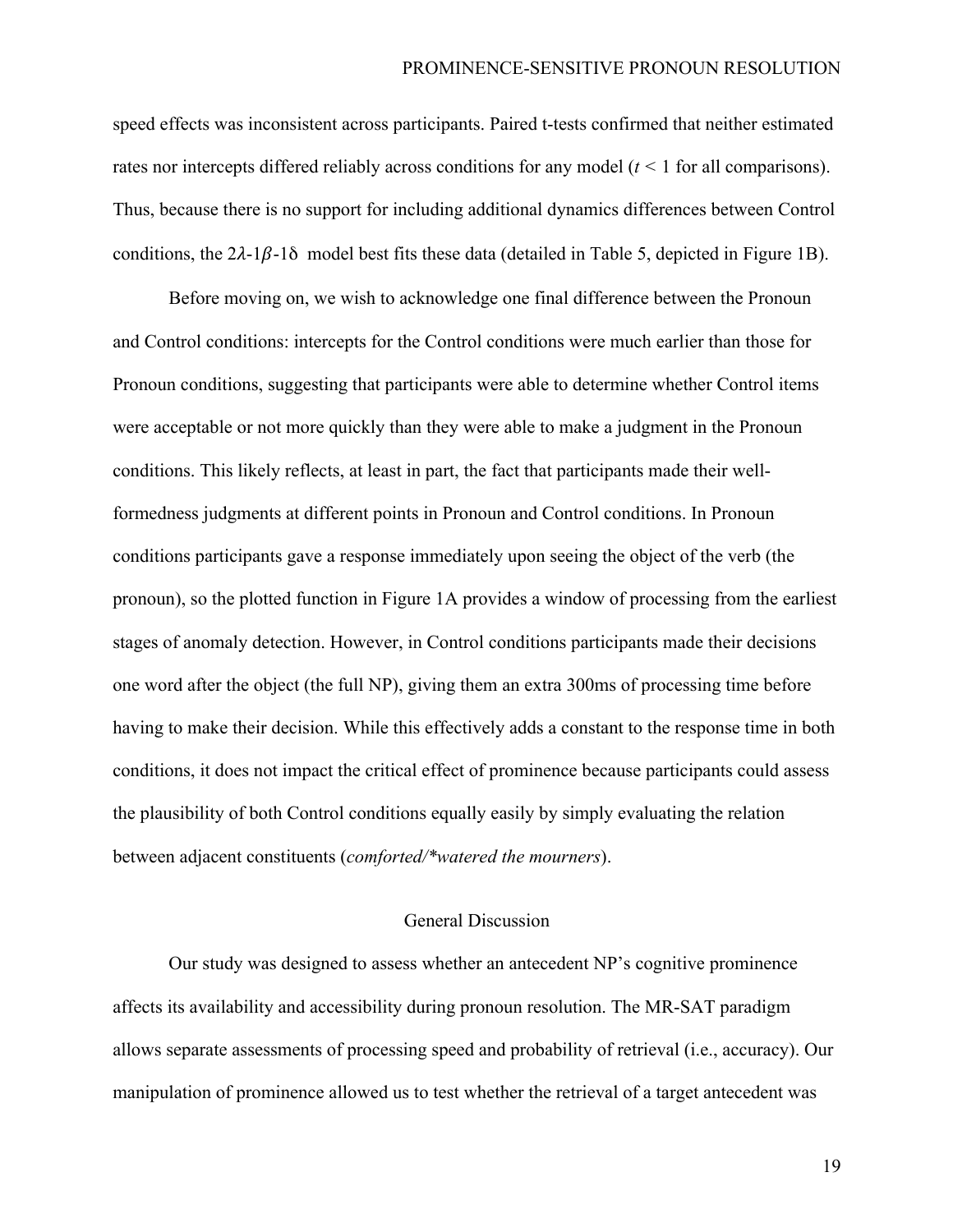more accurate when it was prominent and whether processing of the coreferential dependency was faster when the antecedent was prominent. This contrast allowed us to test the opposing predictions of two different accounts of antecedent retrieval, *prominence-insensitive* models and *prominence-sensitive* models, both of which predict that prominence should affect availability, but diverge as to whether prominence should impact accessibility. Prominence-insensitive models predict that an antecedent that matches gender and number features with a pronoun should be accessed at the same speed, regardless of prominence, because prominence is not counted as a retrieval cue. In contrast, prominence-sensitive accounts suggest that more prominent NPs are processed more quickly than those that are not. Our results clearly support the latter view.

Regarding availability, we observed the expected effect of prominence, with retrieval of prominent NPs being more accurate on average than retrieval of non-Prominent NPs. This suggests that Prominent NPs have higher baseline activation in memory (Nairne, 1990), a conclusion that aligns with that of Foraker & McElree (2007). It should be noted that we did observe some accuracy differences that cannot be attributed to antecedent availability's effect on retrieval: participants were also more accurate in the Control-Prominent condition relative to its NonProminent counterpart. This difference cannot stem from pronoun resolution, since participants did not need to process a pronoun in Control conditions. We suggest that this may relate to the processing of the RC in the first sentence. In our materials, the RC attached to the main subject was a non-subject RC. In Prominent conditions, the head of the RC was inanimate, whereas it was animate in NonProminent conditions. Previous studies have shown that participants have more difficulty processing the former RC type than the latter (Traxler, Morris & Seely, 2002, 2005; Gennari & MacDonald, 2008). Thus, the reduced accuracy associated with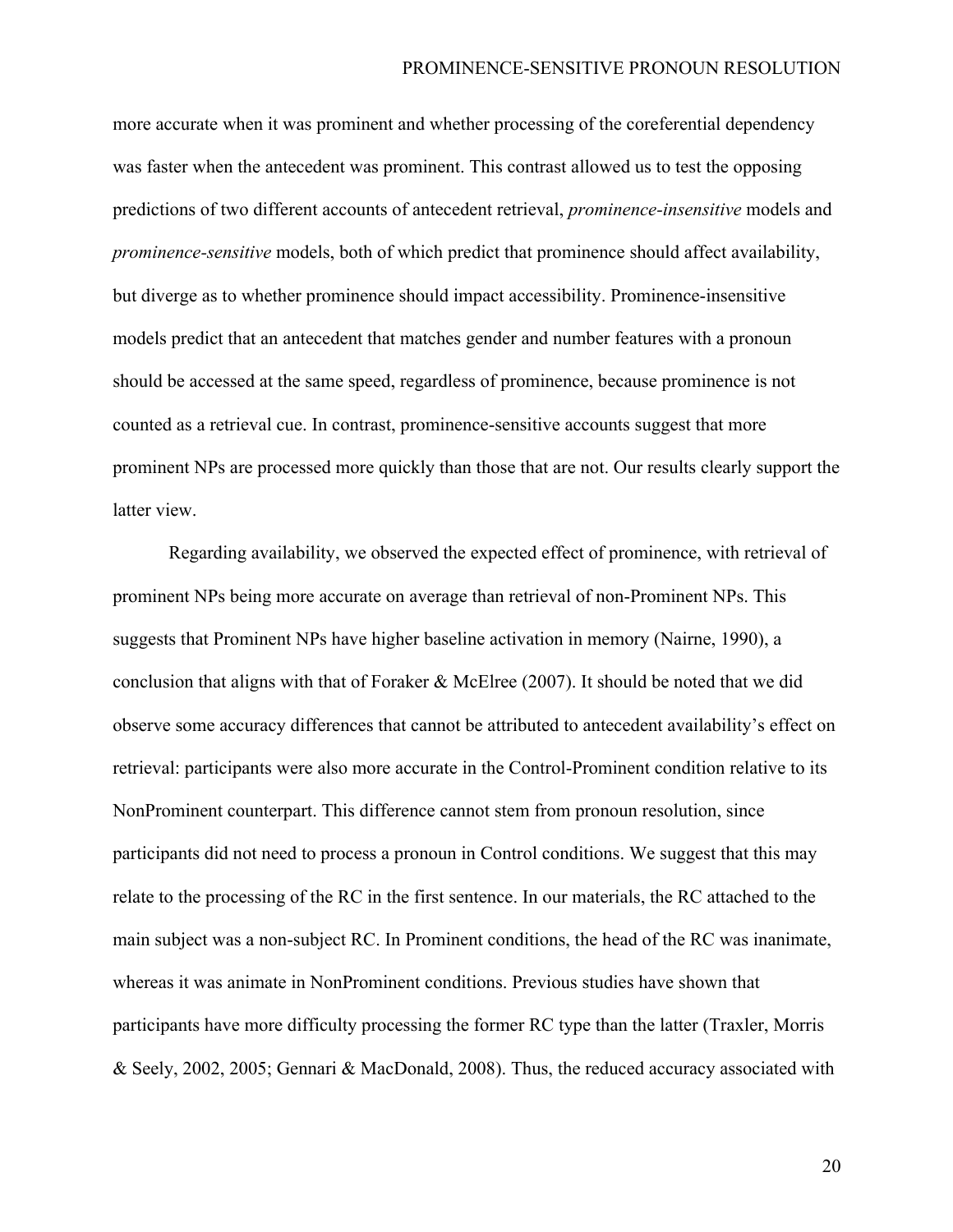processing NonProminent sentences can be partially attributed to the added cost of processing the RC. However, this animacy effect does not fully explain the asymptotic differences between Pronoun conditions, as there is a substantial residual *d'* difference between pronoun conditions even after the difference between control conditions is subtracted out  $(0.91 - 0.40 = 0.51)$ . This difference, we believe, reflects the effect on activation associated with NP prominence.

We also observed that antecedent prominence does appear to affect accessibility: in the Pronoun conditions, faster processing rates were observed with prominent antecedents than embedded, non-prominent antecedents. In contrast, no reliable speed differences emerged between structurally-matched Control conditions in which processing did not require a coreferential relation to be resolved. This result is inconsistent with the findings in Foraker  $\&$ McElree (2007), who found no support for the idea that prominence conferred any advantage in processing speed. We propose that this disparity reflects the fact that the two studies differ in how prominence was achieved across their experimental conditions. As discussed above, Foraker & McElree's materials simultaneously invoked two different means of conferring prominence: syntactic position and information structure ("topichood"). Because of this, both their clefted and non-clefted NPs may have been prominent. Thus, Foraker & McElree's results show only that two types of prominence (e.g. "focus" and "topic") do not differentially affect processing speed – but do not speak to potential processing differences elicited by prominent and non-prominent antecedents. 5

 $5$  It is also possible that the effects in Foraker & McElree (2007) do not offer a clear picture of the dynamics of antecedent access due to an additional confound. The acceptability of test sentences was determined by an animacy manipulation between the pronoun and the following verb (*He grimaced/It flaked* v. \**It grimaced/\*He flaked*). This manipulation makes it possible for participants to judge sentence acceptability without needing to establish pronounantecedent relations. Thus, acceptability could reflect collocational or bigram frequency of the pronoun and the verb, rather than a decision that required resolution of the pronoun*.*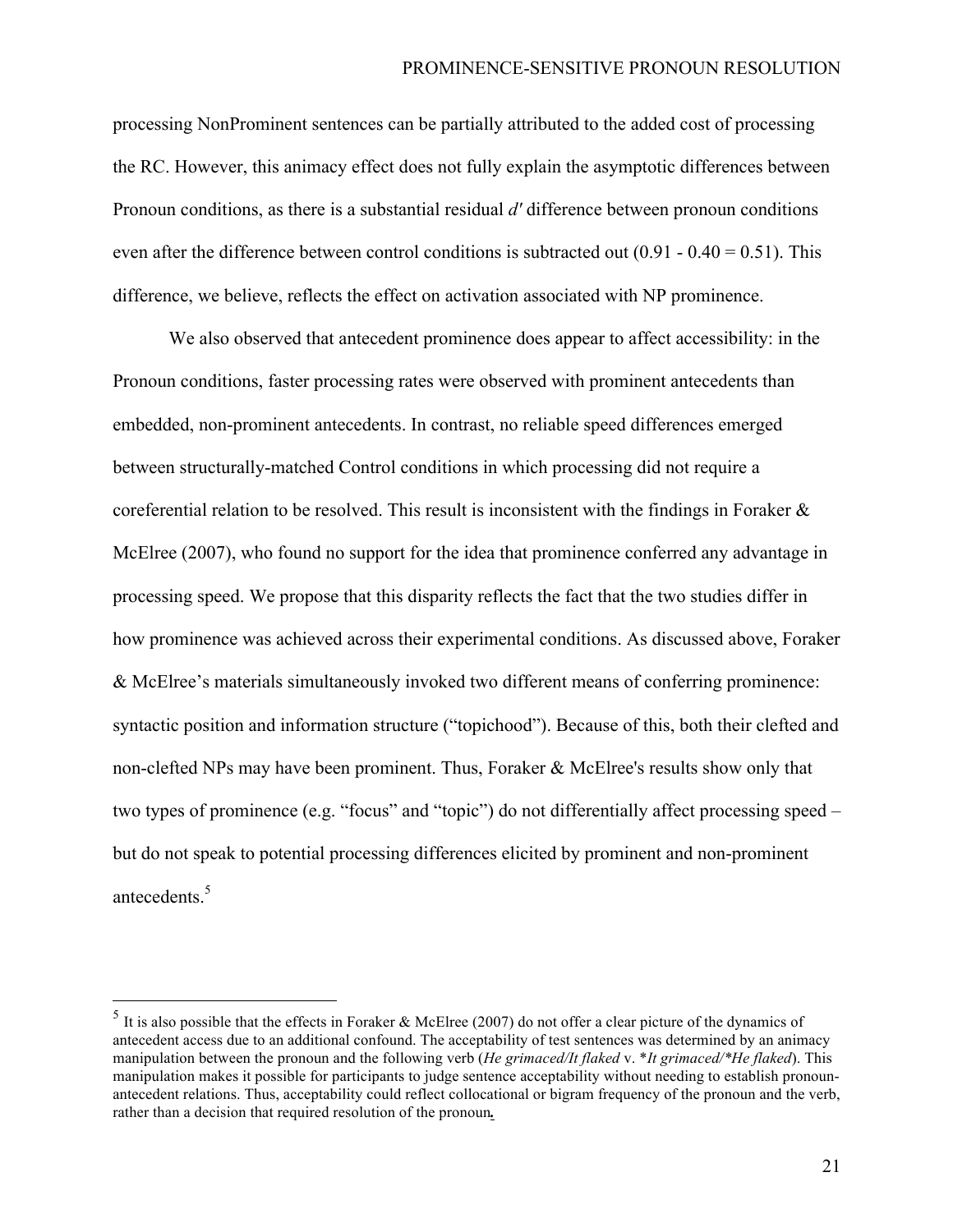The difference in rate could have arisen for a number of distinct reasons, each with distinct theoretical implications. On one interpretation, the difference in rate between the Pronoun-Prominent and the Pronoun-NonProminent condition could reflect differences in retrieval latencies: the process of retrieving a prominent antecedent from memory could simply take less time than retrieval of a non-prominent antecedent. Certain models of retrieval in sentence processing would allow retrieval latencies to vary as a function of cue-match between a pronoun and its antecedent (e.g., the ACT-R parser of Lewis & Vasishth, 2005). Thus, if prominence is used as a cue during retrieval, this could result in the rate difference we observed. We note that the conclusion that rate differences reflect differences in the speed of the retrieval process itself is, however, at odds with other parsing models that assume that a single, timeinvariant retrieval mechanism subserves the construction of diverse linguistic dependencies in sentence comprehension. Such a model has been motivated largely by the absence of dynamics differences in SAT studies of filler-gap processing (e.g., Johns et al., 2015; McElree et al., 2003) and ellipsis resolution (Martin & McElree, 2008, 2009). However SAT studies from the recognition memory literature suggest that retrieval speed can be modulated when order information must be considered (e.g., McElree & Dosher, 1993). Given that pronominal dependencies are subject to a number of position-based constraints that do not apply to the other dependency types discussed above (Chomsky, 1982; Lee & Williams, 2008; Chow, Lewis & Phillips, 2014), we consider it an open question whether the same time-invariance is a characteristic of antecedent retrieval during anaphor resolution (see also Dillon et al. 2014).

Speed differences can also be modeled without positing differences in retrieval latency. Popular models of pronoun resolution offer two avenues for explanation. One interpretation holds that speed differences follow from an architecture in which retrieval is not necessary for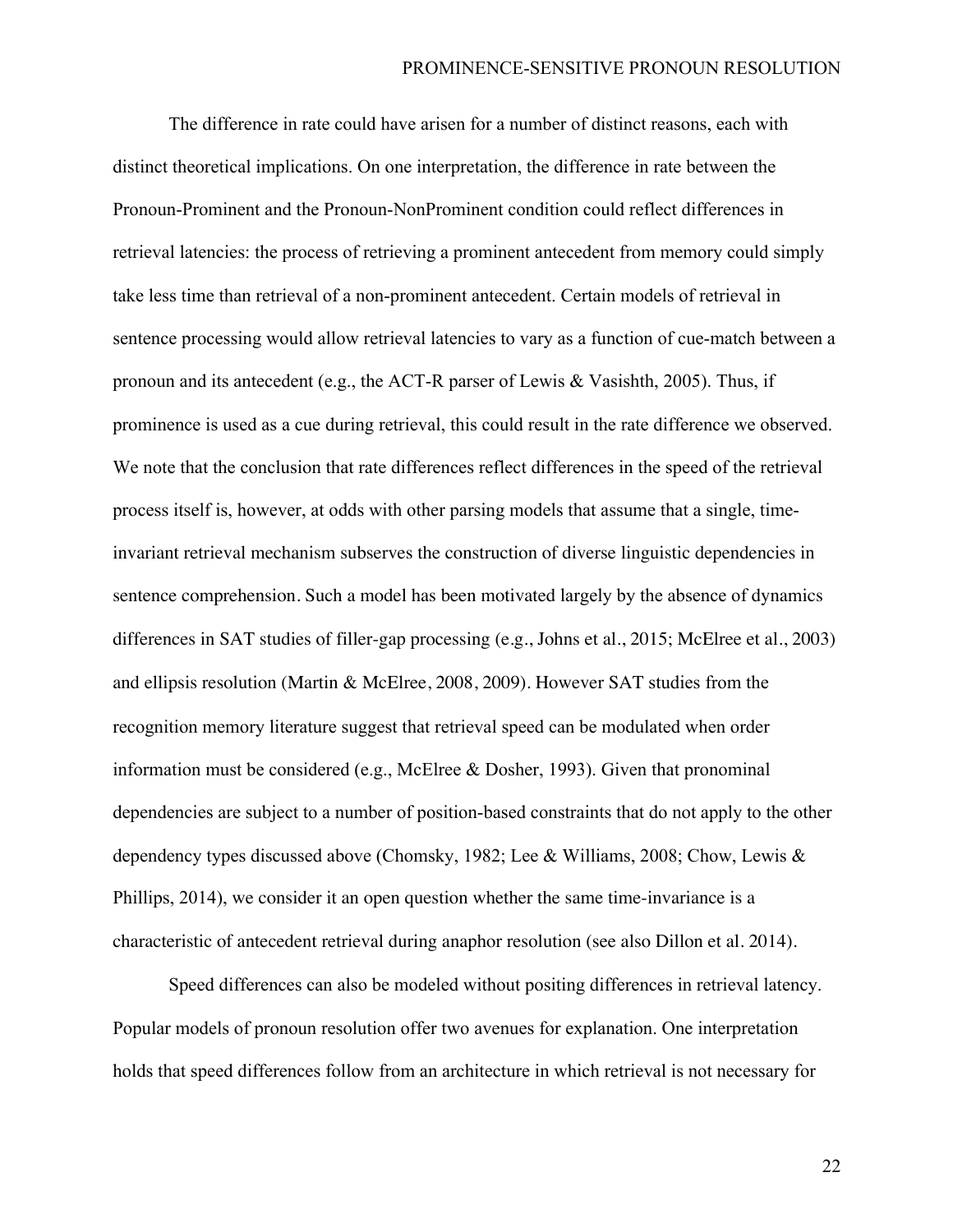identifying a prominent antecedent, but is necessary to identify a non-prominent antecedent. The alternative interpretation is that speed differences reflect processes associated with *reanalysis*. We consider each of these explanations and comment on their plausibility against the backdrop of current conceptions of the memory architecture underlying incremental sentence processing.

Some prominence sensitive models assume that the parser *actively* maintains prominent antecedent NPs in a special memory store, alternatively called 'discourse focus' or 'attentional focus' (among other things), while non-prominent antecedents are *passively* represented outside attentional focus (Greene, McKoon & Ratcliff, 1992; Gundel, 1999; Myers & O'Brien, 1998; Rigalleau & Caplan, 2000; Rigalleau, Caplan & Baudiffier, 2004). Items in the focus of attention are assumed to be immediately accessible for processing with no need for retrieval, whereas accessing items outside of focus involves retrieval, which incurs a temporal cost. Thus, under this account, prominent antecedents are identified and processed more quickly than nonprominent antecedents because prominent antecedents need not be retrieved for processing to begin. Such models are popular among many experimental psycholinguists and formal linguists, but contemporary models of memory suggest that they may not be theoretically viable. Specifically, although readers can (and do) actively maintain information, there is considerable evidence that the capacity of focal attention is extremely limited, perhaps only to a single item (Cowan, 1995; Jonides et al., 2008; McElree, 1998, 2001, 2006; McElree & Dosher, 2001). In order for the main subject from the first sentence in our stimuli to occupy focal attention at the time when the pronoun was encountered in the second sentence, the reader would have had to maintain the subject NP across the entire first sentence and most of the second sentence. This is unlikely given that prior work also shows that the processing of a single clause-sized constituent is sufficient to displace the contents of focal attention (Johns et al., 2015; McElree et al., 2003).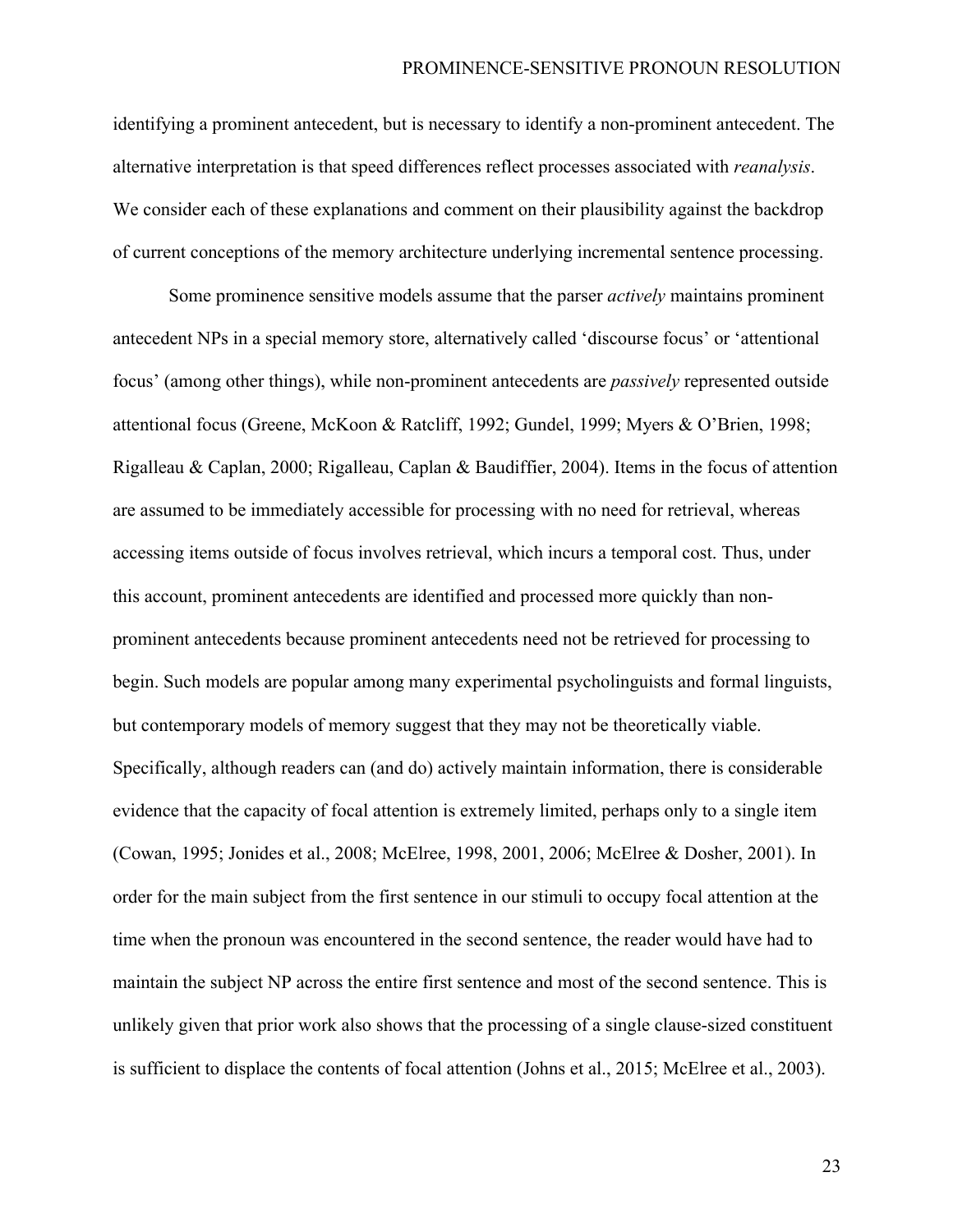As such, this kind of active maintenance would only be possible if the parser has distinct attentional foci for storing chunks corresponding distinct linguistic levels of representation (e.g. discourse and syntactic foci; for an implementation of this idea, see Lewis & Vasishth, 2005), for which we know of no independent evidence.<sup>6</sup>

Rate effects could also be driven by reanalysis. According to this possibility, in the Pronoun-NonProminent condition, initial antecedent retrieval would erroneously retrieve the first-mentioned subject NP instead of the non-prominent target antecedent. Resolution would subsequently fail, prompting an additional attempt to retrieve the correct antecedent. This would result in longer processing time before coreference was established. Explanations of this sort have been offered for rate differences in the processing of other dependencies that require reanalysis (Bornkessel, McElree, Schlesewsky & Frederici, 2006; Martin & McElree, 2018).

Some prominence sensitive models assume that reanalysis is required because initial antecedent retrieval is biased towards retrieving a prominent NP even when that NP does not match the morphological features of the pronoun. This bias can be achieved in different ways: Under well-known models such as *Discourse Prominence Theory* (Gordon & Hendrick, 1997) and *Centering Theory* (Grosz et al., 1995) previously-seen NPs are stored in a dynamically updated list, ranked in order of prominence. Retrieval then involves *sequential consideration* of candidate antecedents in order of prominence: readers first attempt to resolve a pronoun by linking it with the most prominently ranked NP in the list, irrespective of that NP's morphological features. Less prominent NPs are only considered after a more prominent NP is rejected as a suitable antecedent. Thus, slower rates would arise under these theories due to a

 <sup>6</sup> There are task-specific circumstances under which such distant items may be maintained in focal attention: the task must specifically encourage participants' "chunking" the distant information with the current information that is under active processing (McElree, 1998), or to explicitly maintain the distant information (McElree, 2001, 2006). These findings come from memory paradigms, rather than from language processing, and as such, their connection to studies of linguistic operations has not been assessed.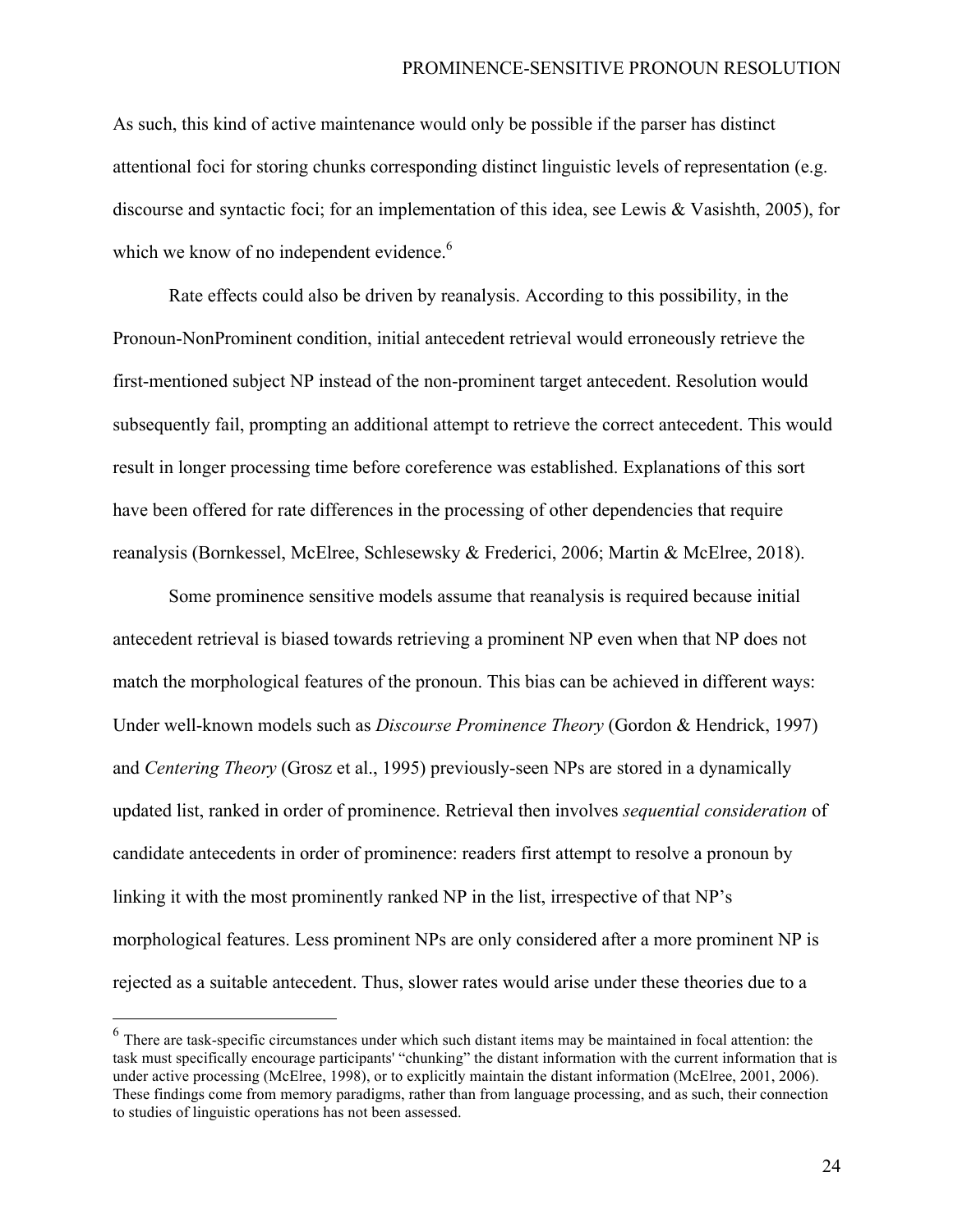reanalysis-triggered serial search procedure. In light of evidence for the limited capacity of active memory (see above), these models do not seem viable if they assume that the prominence-ranked list is actively maintained. However, we note that sequential consideration can, in principle, be implemented in a system that stores *all* prior NPs outside of the focus of attention, requiring the retrieval of both prominent and non-prominent NPs alike.<sup>7</sup>

Bias towards retrieving a mismatching prominent NP over a matching non-prominent NP is also possible under content-addressable models where prominence and agreement features are probabilistic cues that are differentially weighted and applied simultaneously during the retrieval of an antecedent. Cue-weighting schemes have been proposed to account for retrieval preferences in thematic processing (Van Dyke & McElree, 2011), agreement (e.g., Dillon et al. 2013) and, to a lesser extent, pronominal processing (Cunnings et al., 2014). A speed advantage for prominent NPs could be achieved if prominence cues were weighted more heavily than agreement cues. In our Pronoun-NonProminent condition, where retrieval must 'choose' between a prominent non-matching NP on the one hand, and a non-prominent matching NP on the other, differential cue weighting would mean that retrieval would *more often* opt for the prominent NP first. On such trials, re-retrieval would be triggered. However, the nature of probabilistic retrieval would ensure that the non-prominent NP would still be retrieved first on some proportion of trials. As a result, the reduced rate in our NonProminent condition would reflect an average over a (smaller) number of trials in which the matching non-prominent antecedent was successfully

<sup>&</sup>lt;sup>7</sup> For example, within cue-based retrieval models (e.g., Lewis, Vasishth & Van Dyke, 2006), it is possible to envision an encoding system that recapitulated prominence rankings using a series of (dynamically-updated) 'prominence cues'. Within such a system, sequential consideration would proceed as follows: reading a pronoun would trigger a retrieval using a cue that diagnostically identified the most prominent NP in memory (e.g. [Prominence-rank:1]), ignoring gender or number features. If that retrieval failed to yield an appropriate antecedent, the parser could retrieve again, cuing for the next NP in the prominence hierarchy (e.g. [Prominence-rank:2]), and so on. Thus, successful retrieval time for a NP with prominence rank *n* would scale with the time it took to complete *n*  retrievals.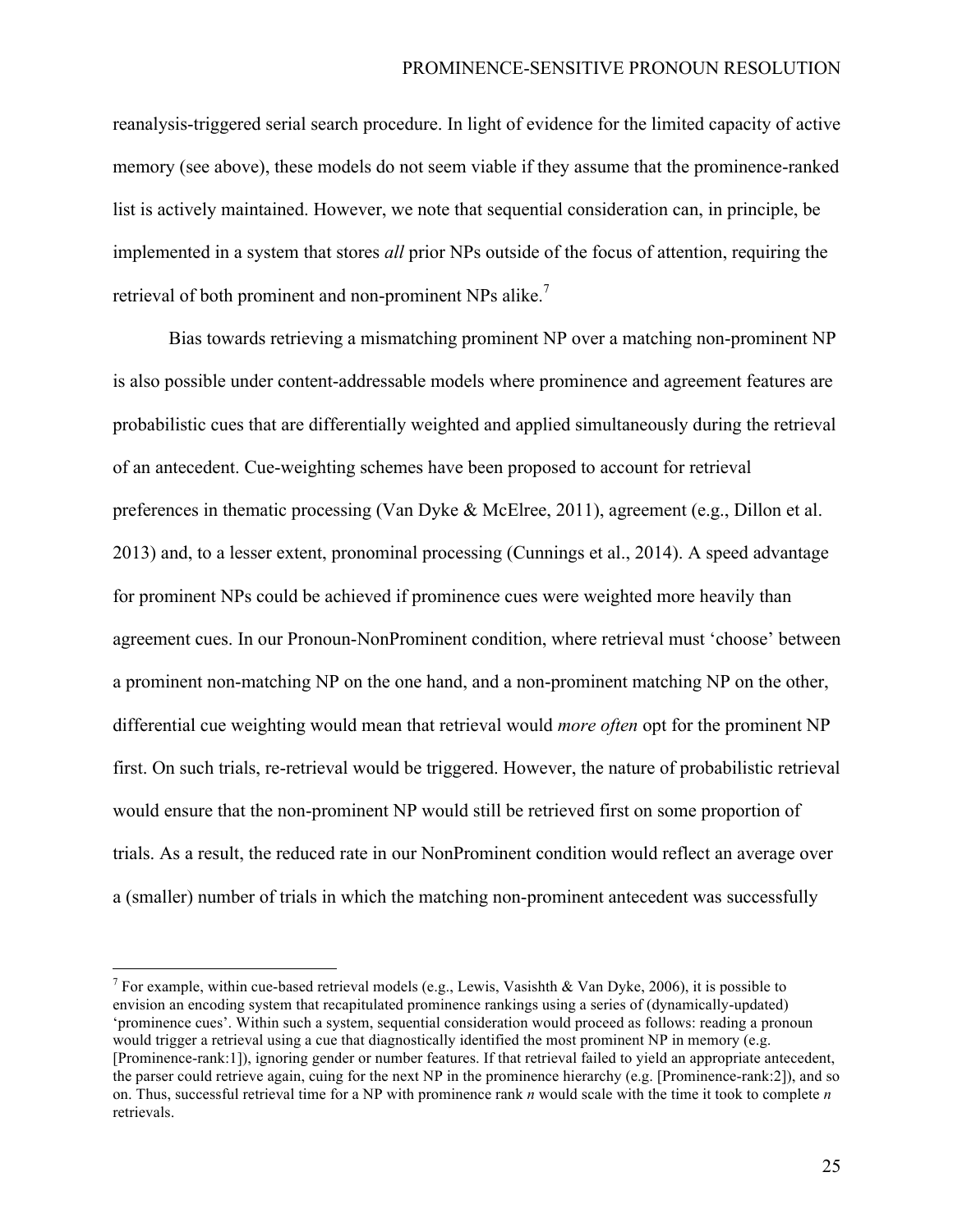retrieved initially and a larger number of trials where initial retrieval failed and additional retrievals were necessary.

It should be acknowledged that models that attempt to exploit 'discourse prominence' cues must provide an explanation of how such cues are encoded and updated during incremental processing. Cue-based systems typically employ inherently static features to encode objects in memory. Feature values are set at encoding time and are usually thought to remain fixed. Inherent features, such as lexical gender or number, are easily accommodated by such a system, because an NP's lexical features rarely change as parsing progresses. However, encoding notions of discourse prominence requires more work from such a system, because an NP's (or referent's) prominence can and often does change across the run of a discourse. In order to accurately track the dynamic nature of discourse structure, features that represent prominence rank or concepts like *topic* or *focus* would have to be updated on a dynamic basis (e.g., whenever a new NP was introduced, or the discourse signaled a shift in relative prominence). It is possible to implement such dynamic updating through sequences of retrieval and feature-overwriting. If  $NP<sub>1</sub>$  bore a [topic] feature, for example, introducing a new topic would necessitate the retrieval of  $NP<sub>1</sub>$  so that its topic feature could be over-written. Dynamic cue-updating of this sort has been proposed for encoding other variable features relevant to anaphor resolution and quantifier scope, such as c-command (for extended discussion see Kush, 2013; Kush, Lidz & Phillips, 2015). This kind of dynamic updating can be implemented in cue-based parsing systems, but predictions of such models have yet to be assessed.

### Conclusion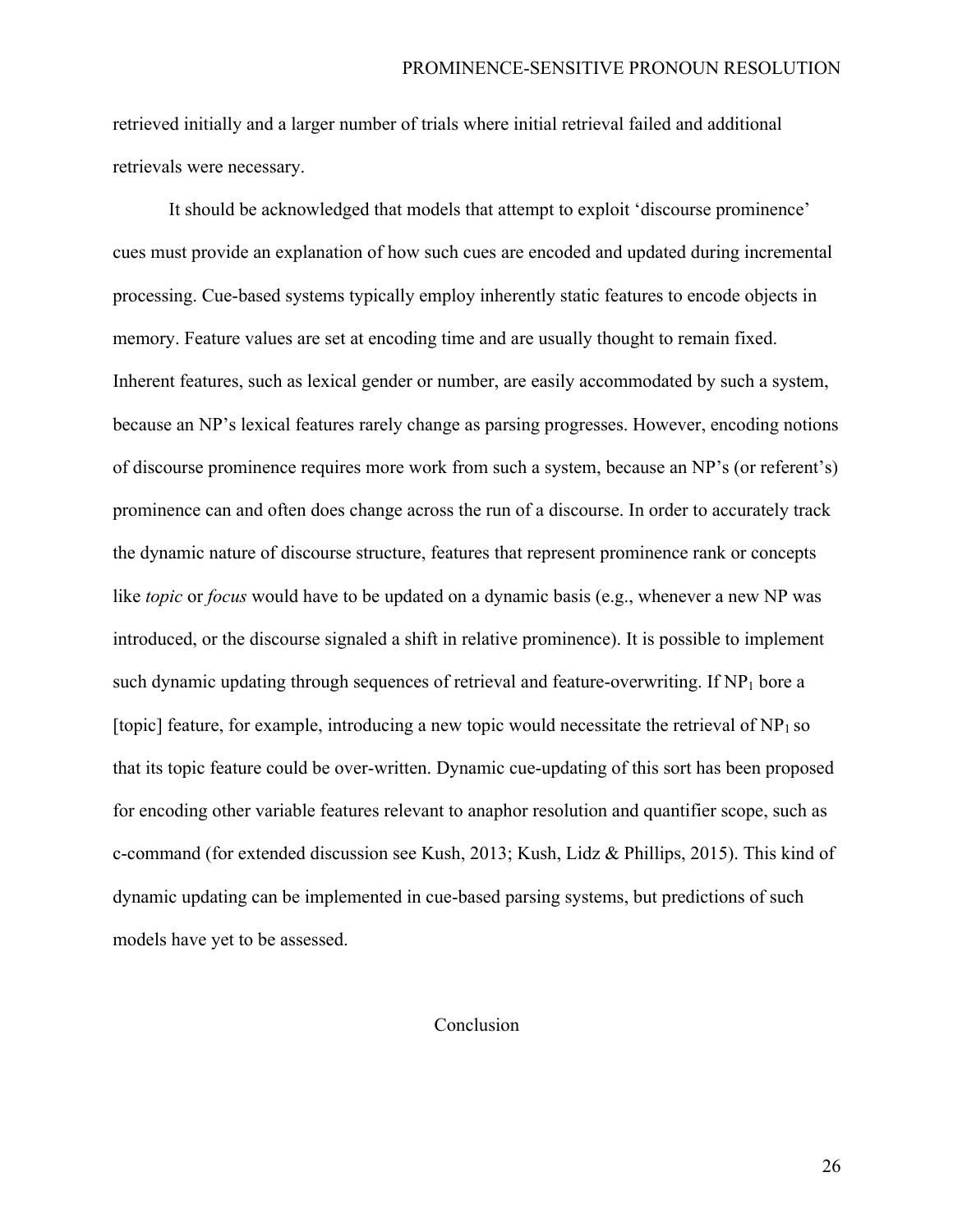In this paper we used the MR-SAT procedure to test how antecedent prominence affects retrieval accuracy and processing speed during pronoun interpretation. We found evidence that prominence affected both accuracy and speed. Previous research has suggested that prominence can affect retrieval accuracy, but our results are the first to show unambiguous effects on speed of processing. Competing implementations of prominence sensitivity exist, but we favor the probabilistic cue model, as it appears most consistent with known constraints related to focus of attention, and the prior evidence in favor of cue-based retrieval in content-addressable memory (e.g. McElree et al., 2003; Martin & McElree 2009, 2011, 2018; Van Dyke & McElree, 2011). Specifically, we favor an interpretation of our speed effects according to which longer average processing times for non-prominent antecedents reflect a mixture of trials in which participants fail to retrieve the correct antecedent first and must re-retrieve, and trials where they successfully retrieve the non-prominent antecedent on the first attempt. However, future investigation is required to both test this possibility and to clearly distinguish among possible models of prominence-sensitive pronoun resolution.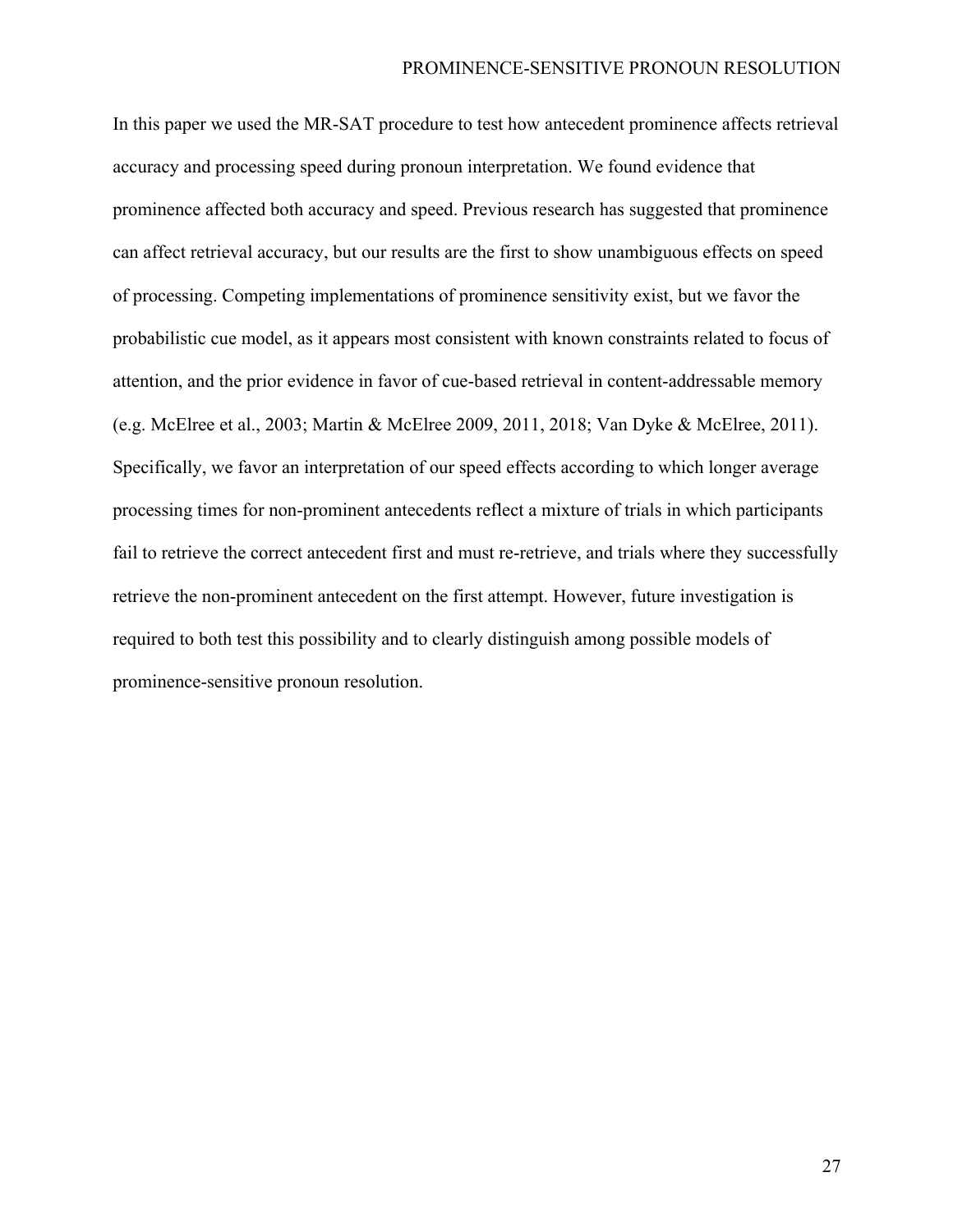#### PROMINENCE-SENSITIVE PRONOUN RESOLUTION

# Acknowledgements

This work was funded by the following NIH grants to Haskins Laboratories: R01 HD-073288 (PI: Julie Van Dyke) and NRSA HD-080331 (PI: Dave Kush). We wish to thank the three referees – and Andrea Martin in particular – for helpful suggestions and feedback during the review process. We also thank Brian Dillon and Kazunaga Matsuki for discussion, as well as Morgan L. Bontrager and Anne Stutzman for their invaluable assistance in creating experimental stimuli and running participants, and P. R. Nelson for support and inspiration.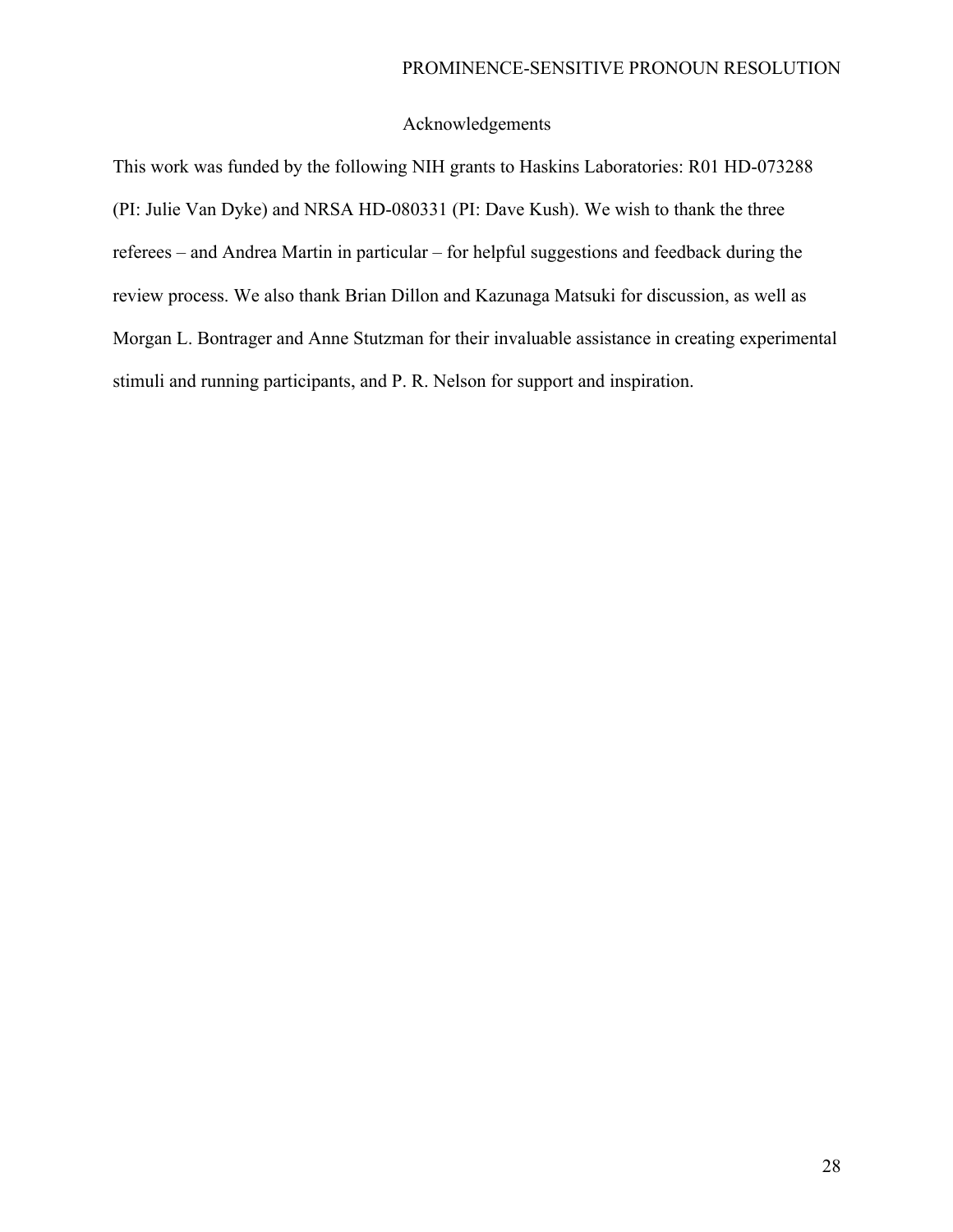## References

- Akaike, H. (1974). A new look at the statistical model identification. *IEEE transactions on automatic control*, *19*(6), 716-723.
- Anderson, A., Garrod, S. C., & Sanford, A. J. (1983). The accessibility of pronominal antecedents as a function of episode shifts in narrative text. *Quarterly Journal of Experimental Psychology*, *35*(3), 427-440.
- Ariel, M. (1990). *Accessing noun-phrase antecedents*. London: Routledge.
- Arnold, J. E., Eisenband, J. B., Brown-Schmidt, S. & Trueswell, J. C. (2000). The rapid use of gender information: Evidence of the time course of pronoun resolution from eyetracking. *Cognition*, *76*(1), B13-B26. doi: 10.1037/e501882009-378
- Bott, L., Bailey, T. M., & Grodner, D. (2012). Distinguishing speed from accuracy in scalar implicatures. *Journal of Memory and Language*, *66*(1), 123-142.
- Byrd, R. H., Lu, P., Nocedal, J., & Zhu, C. (1995). A limited memory algorithm for bound constrained optimization. *SIAM Journal on Scientific Computing*, *16*(5), 1190-1208.
- Chandler, J. P. (1969). STEPIT-Finds local minima of a smooth function of several parameters. *Behavioral Science*, *14*(1), 81-82.
- Chen, Z., Jäger, L., & Vasishth, S. (2012). How structure-sensitive is the parser? Evidence from Mandarin Chinese. *Empirical Approaches to Linguistic Theory: Studies of Meaning and Structure, Studies in Generative Grammar*, 43-62.
- Chomsky, N. (1982). *Some concepts and consequences of the theory of government and binding*. Cambridge, MA: MIT press.
- Chow, W-Y, Lewis, S. & Phillips, C. (2014). Immediate sensitivity to structural constraints in pronoun resolution. *Frontiers in psychology*, 5, 630. doi: 10.3389/fpsyg.2014.00630
- Clark, S. E. & Gronlund, S. D. (1996). Global matching models of recognition memory: How the models match the data. *Psychonomic Bulletin & Review*, *3*(1), 37-60. doi: 10.3758/bf03210740
- Clifton, C., Jr., & Ferreira, F. (1987). Discourse structure and anaphora: Some experimental results. In M. Coltheart (Ed.), *Attention and performance 12: The psychology of reading* (pp. 635-654). Hillsdale, NJ, US: Lawrence Erlbaum Associates, Inc.
- Cowan, N. (1995). *Attention and memory: An integrated framework.* Oxford Psychology Series (No. 26). New York, NY: Oxford Univrsity Press.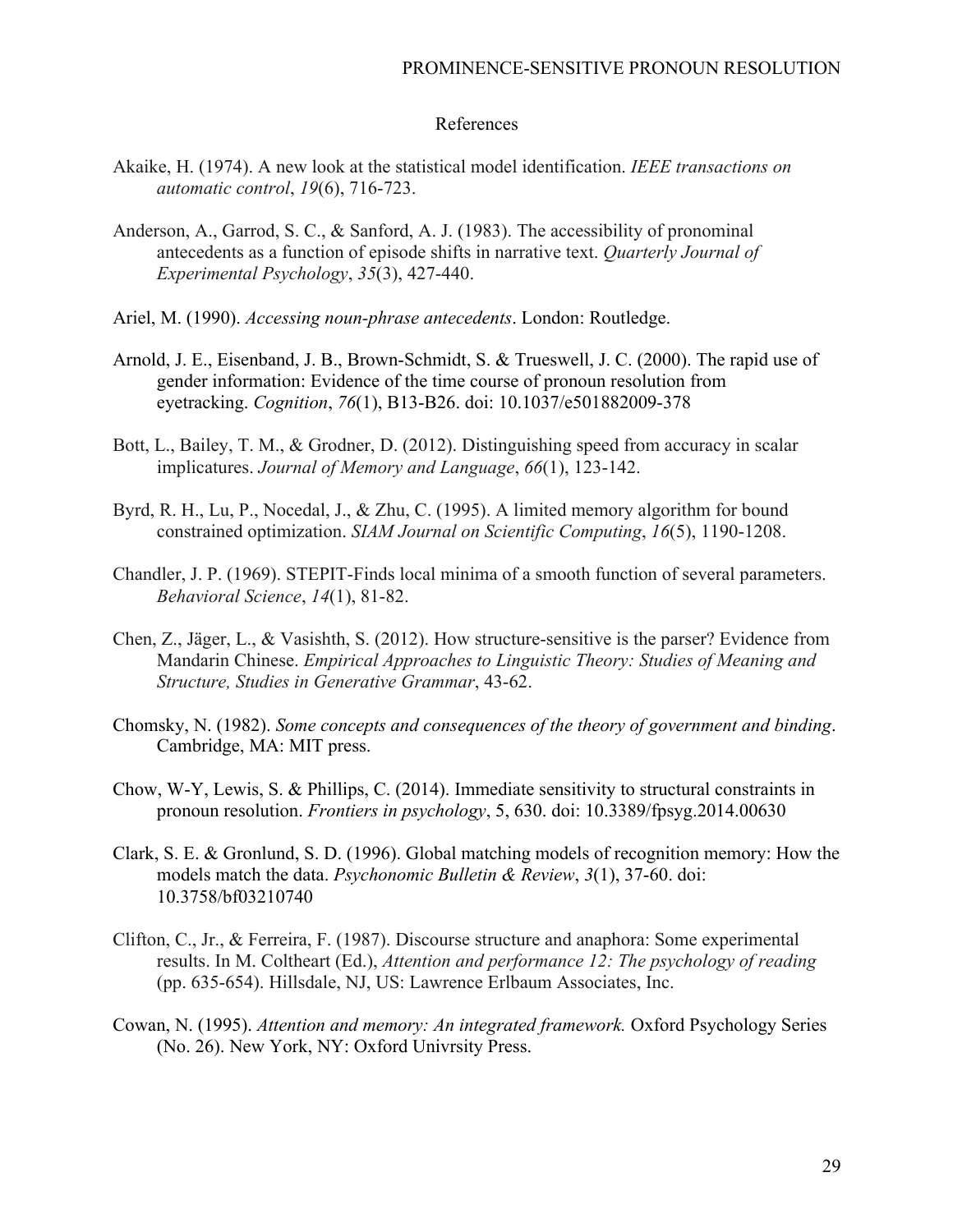- Cowles, H. W., Walenski, M., & Kluender, R. (2007). Linguistic and cognitive prominence in anaphor resolution: Topic, contrastive focus and pronouns. *Topoi, 26*(1), 3-18.
- Cunnings, I., Patterson, C. & Felser, C. (2014). Variable binding and coreference in sentence comprehension: evidence from eye movements. *Journal of Memory and Language*, *71*(1), 39-56. doi: 10.1016/j.jml.2013.10.001
- Dillon, B., Chow, W. Y., Wagers, M., Guo, T., Liu, F., & Phillips, C. (2014). The structuresensitivity of memory access: evidence from Mandarin Chinese. *Frontiers in psychology*, *5*, 1025.
- Dillon, B., Mishler, A., Slogett, S. & Phillips, C. (2013). Contrasting intrusion profiles for agreement and anaphora: Experimental and modeling evidence. *Journal of Memory and Language, 69*(2), 85-103*.* doi: 10.1016/j.jml.2013.04.003
- Dosher, B. A. (1976). The retrieval of sentences from memory: A speed-accuracy study. *Cognitive Psychology*, *8*(3), 291-310.
- Dosher, B. A. (1979). Empirical approaches to information processing: Speed-accuracy tradeoff functions or reaction time – A reply. *Acta Psychologica*, *43*(5), 347-359.
- Vallduví, E., & Engdahl, E. (1996). The linguistic realization of information packaging. *Linguistics*, *34*(3), 459-520.
- Fletcher, C. R. (1984). Markedness and topic continuity in discourse processing. *Journal of Verbal Learning and Verbal Behavior*, *23*(4), 487-493.
- Foraker, S. & McElree, B. (2007). The role of prominence in pronoun resolution: Active versus passive representations. *Journal of Memory and Language*, *56*(3), 357-383. doi: 10.1016/j.jml.2006.07.004
- Foraker, S., & McElree, B. (2011). Comprehension of Linguistic Dependencies: Speed-Accuracy Tradeoff Evidence for Direct-Access Retrieval From Memory. *Language and Linguistics Compass*, *5*(11), 764-783.
- Gao, L., Liu, Z., & Huang, Y. (2005). Who is *ziji*? An experimental research on Binding Principle. *Linguistic Science, 2,* 39-50.
- Garrod, S., & Terras, M. (2000). The contribution of lexical and situational knowledge to resolving discourse roles: Bonding and resolution. *Journal of Memory and Language*, *42*(4), 526-544.
- Gennari, S. P., & MacDonald, M. C. (2008). Semantic indeterminacy in object relative clauses. *Journal of Memory and Language*, *58*(2), 161-187.
- Gernsbacher, M. A., & Hargreaves, D. J. (1988). Accessing sentence participants: The advantage of first mention. *Journal of Memory and Language*, *27*(6), 699-717.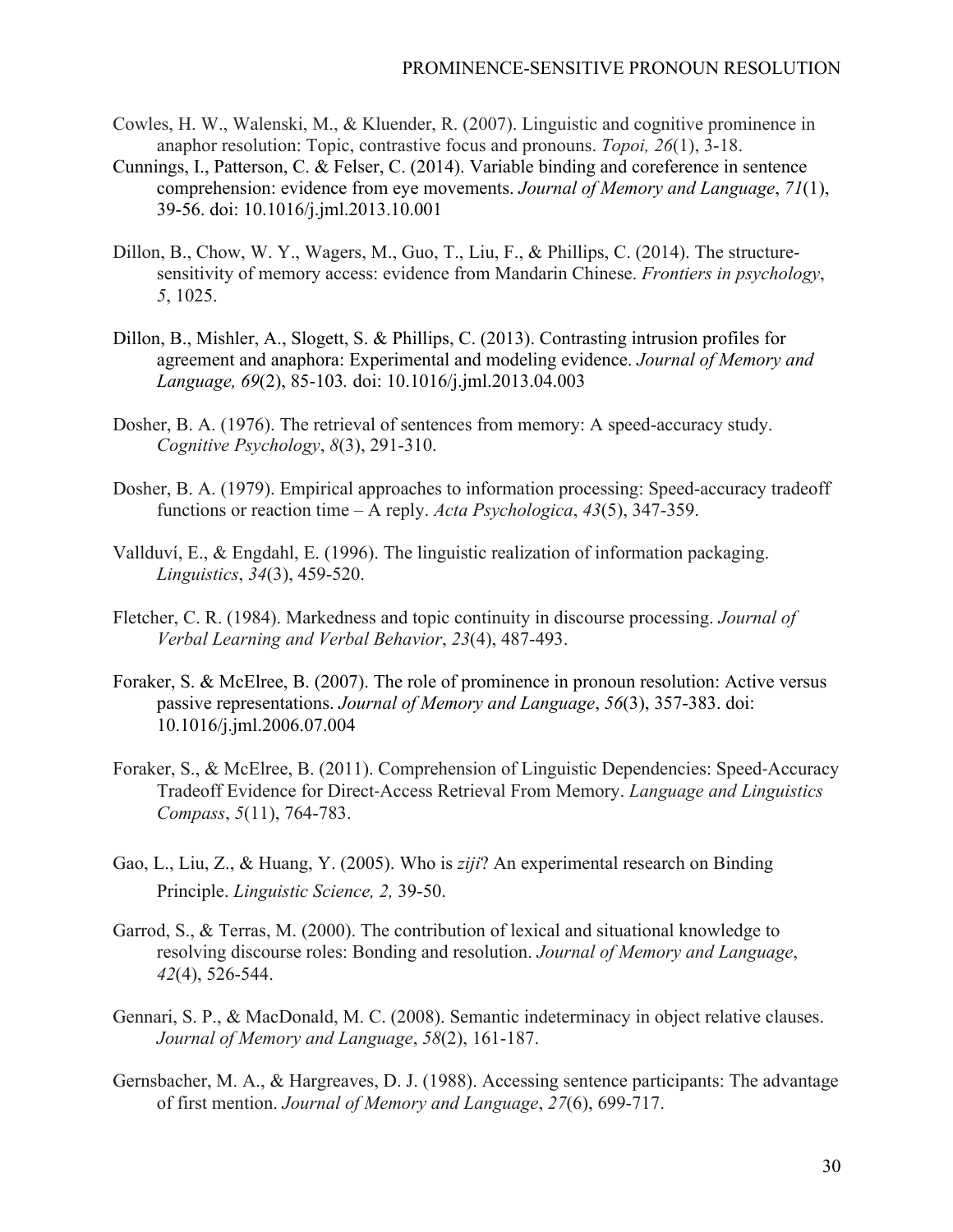- Gerrig, R. J., & McKoon, G. (1998). The readiness is all: The functionality of memory-based text processing. *Discourse Processes*, *26*(2-3), 67-86.
- Givón, T. (1983). *Topic continuity in discourse*. John Benjamins Publishing Company.
- Gordon, P. C., Grosz, B. J., & Gillom, L. A. (1993). Pronouns, names, and the centering of attention in discourse. *Cognitive Science*, *17*(3), 311-347.
- Gordon, P. C., & Hendrick, R. (1997). Intuitive knowledge of linguistic co-reference. *Cognition*, *62*(3), 325-370.
- Gordon, P. C., & Hendrick, R. (1998). The representation and processing of coreference in discourse. *Cognitive Science*, *22*(4), 389-424.
- Greene, S. B., Gerrig, R. J., McKoon, G., & Ratcliff, R. (1994). Unheralded pronouns and management by common ground. *Journal of Memory and Language*, *33*(4), 511-526.
- Greene, S. B., McKoon, G., & Ratcliff, R. (1992). Pronoun resolution and discourse models. *Journal of Experimental Psychology: Learning, Memory, and Cognition*, *18*(2), 266-283.
- Grosz, B. J., Joshi, A. K., & Weinstein, S. (1995). Centering: a framework for modelling the local coherence of discourse. *Computational Linguistics*, *21*(2), 203-226.
- Gundel, J. K. (1999). On different kinds of focus. *Focus: Linguistic, cognitive, and computational perspectives*, 293-305.
- Gundel, J. K., Hedberg, N., & Zacharski, R. (1993). Cognitive status and the form of referring expressions in discourse. *Language*, 274-307.
- Hudson, S. B., Tanenhaus, M. K., & Dell, G. S. (1986). The effect of the discourse center on the local coherence of a discourse. In *Proceedings of the 8th Annual Meeting of the Cognitive Science Society*, 96-101.
- Johns, C. L., Matsuki, K., & Van Dyke, J. A. (2015). Poor readers' retrieval mechanism: efficient access is not dependent on reading skill. *Frontiers in psychology*, *6*, 1552.
- Jonides, J., Lewis, R. L., Nee, D. E., Lustig, C. A., Berman, M. G., & Moore, K. S. (2008). The mind and brain of short-term memory. *Annual review of psychology*, *59*, 193.
- Krifka, M. (2008). Basic notions of information structure. *Acta Linguistica Hungarica*, *55*(3-4), 243-276.
- Kush, D., & Phillips, C. (2014). Local anaphor licensing in an SOV language: Implications for retrieval strategies. *Frontiers in psychology*, *5*, 1252. doi: 10.3389/fpsyg.2014.01252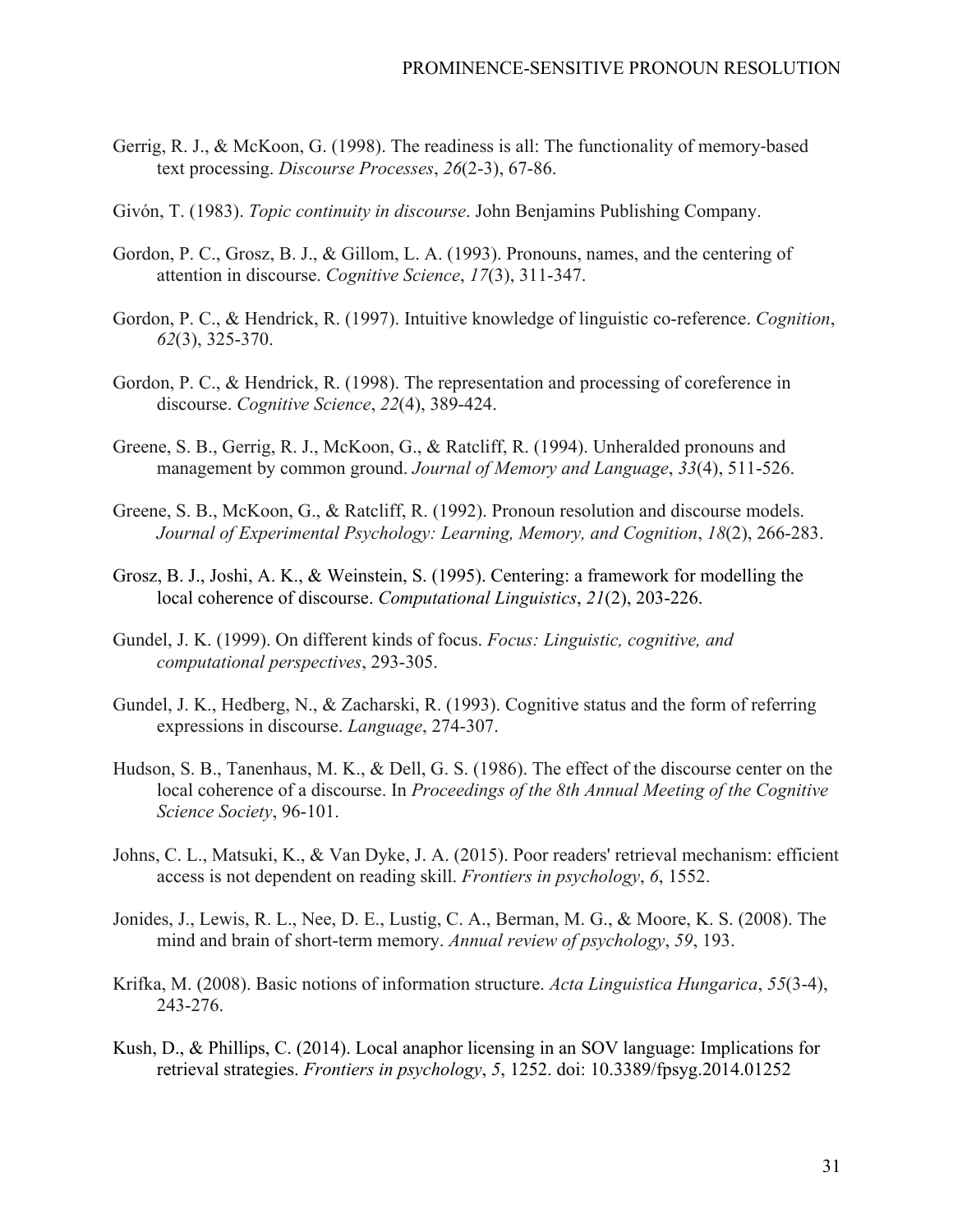- Kush, D., Lidz, J. & Phillips, C. (2015). Relation-sensitive retrieval: evidence from bound variable pronouns. *Journal of Memory and Language*, *82*, 18-40. doi: 10.1016/j.jml.2015.02.003
- Lambrecht, K. (1994). Information structure and sentence form: A theory of topic, focus, and the mental representations of discourse referents. Cambridge, U.K.: Cambridge University Press.
- Lee, M-W., and Williams, J. N. (2008). *The Role of Grammatical Constraints in Intra-Sentential Pronoun Resolution*. London: London Metropolitan University/Cambridge University manuscript.
- Lesgold, A. M., Roth, S. F., & Curtis, M. E. (1979). Foregrounding effects in discourse comprehension. *Journal of Verbal Learning and Verbal Behavior*, *18*(3), 291-308.
- Lewis, R. L. (2000). Specifying architectures for language processing: Process, control, and memory in parsing and interpretation. *Architectures and mechanisms for language processing*, 56-89.
- Lewis, R. L., Vasishth, V. & Van Dyke, J. A. (2006). Computational principles of working memory in sentence comprehension. *Trends in cognitive sciences*, *10*(10), 447-454. doi: 10.1016/j.tics.2006.08.007
- Li, X & Zhou, X. (2010). Who is *ziji*? ERP responses to the Chinese reflexive pronouns during sentence comprehension. *Brain Research*, *1331*, 96-104.
- Liu, Z. (2009). The cognitive process of Chinese reflexive processing. *Journal of Chinese Linguistics*, *37*, 1-27.
- Li, C., & Smith, P. (2009). Comparing time-accuracy curves: beyond goodness-of-fit measures. *Psychonomic Bulletin & Review, 16*(1), 190-203.
- Martin, A. E., & McElree, B. (2008). A content-addressable pointer mechanism underlies comprehension of verb-phrase ellipsis. *Journal of Memory and Language*, *58*(3), 879-906.
- Martin, A. E., & McElree, B. (2009). Memory operations that support language comprehension: evidence from verb-phrase ellipsis. *Journal of Experimental Psychology: Learning, Memory, and Cognition*, *35*(5), 1231-1239.
- Martin, A. E., & McElree, B. (2011). Direct-access retrieval during sentence comprehension: evidence from sluicing. *Journal of memory and language*, *64*(4), 327-343.
- Martin, A.E., & McElree, B. (2018). Retrieval cues and syntactic ambiguity resolution: speedaccuracy tradeoff evidence. *Language, Cognition, and Neuroscience.* doi: 10.1080/23273798.2018.1427877.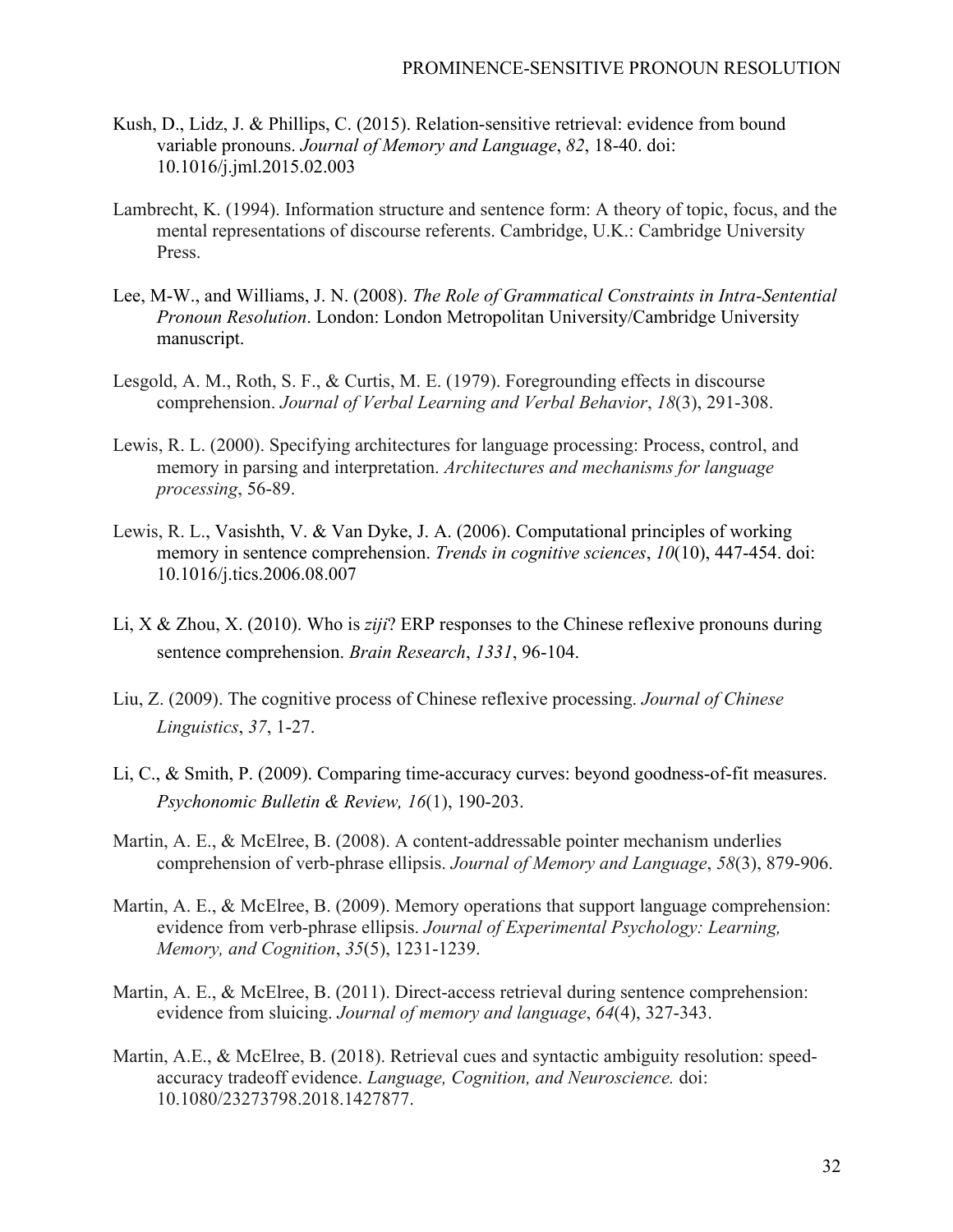- McElree, B. (1998). Attended and non-attended states in working memory: Accessing categorized structures. *Journal of Memory and Language*, *38*(2), 225-252.
- McElree, B. (2001). Working memory and focal attention. *Journal of Experimental Psychology: Learning, Memory, and Cognition*, *27*(3), 817-835.
- McElree, B. (2006). Accessing recent events. *Psychology of learning and motivation*, *46*, 155- 200.
- McElree, B. (2015). Memory processes underlying real-time language comprehension. In D. S. Lindsay, C. M. Kelley, A. P. Yonelinas, & H. L. Roedinger III (Eds.) *Remembering: Attributions, processes, and control in human memory. Essays in honor of Larry Jacoby* (pp. 133-152). New York, NY: Psychology Press.
- McElree, B., & Dosher, B. A. (1993). Serial retrieval processes in the recovery of order information. *Journal of Experimental Psychology: General*, *122*(3), 291-315.
- McElree, B., & Dosher, B. A. (2001). The focus of attention across space and across time. *Behavioral and Brain Sciences*, *24*(1), 129-130.
- McElree, B., & Dyer, L. (2013). Beyond capacity: the role of memory processes in building linguistic structure in real time. In M. Sans, I. Laka, & M. K. Tanenhaus (Eds.), *Language*  down the garden path: The biological and cognitive basis for linguistic structure (pp. 229-240). Oxford, U. K.: Oxford University Press.
- McElree, B. (2000). Sentence comprehension is mediated by content-addressable memory structures. *Journal of Psycholinguistic Research*, *29*(2), 111-123.
- McElree, B., Foraker, S. & Dyer, L. (2003). Memory structures that subserve sentence comprehension. *Journal of Memory and Language*, *48*(1), 67-91.
- McElree, B., & Nordlie, J. (1999). Literal and figurative interpretations are computed in equal time. *Psychonomic Bulletin & Review*, *6*(3), 486-494.
- McElree, B., Pylkkänen, L., Pickering, M. J., & Traxler, M. J. (2006). A time course analysis of enriched composition. *Psychonomic Bulletin & Review*, *13*(1), 53-59.
- McKoon, G., Gerrig, R. J., & Greene, S. B. (1996). Pronoun resolution without pronouns: some consequences of memory-based text processing. *Journal of Experimental Psychology: Learning, Memory, and Cognition*, *22*(4), 919-932.
- McKoon, G., & Ratcliff, R. (1980). The comprehension processes and memory structures involved in anaphoric reference. *Journal of Verbal Learning and Verbal Behavior*, *19*(6), 668-682.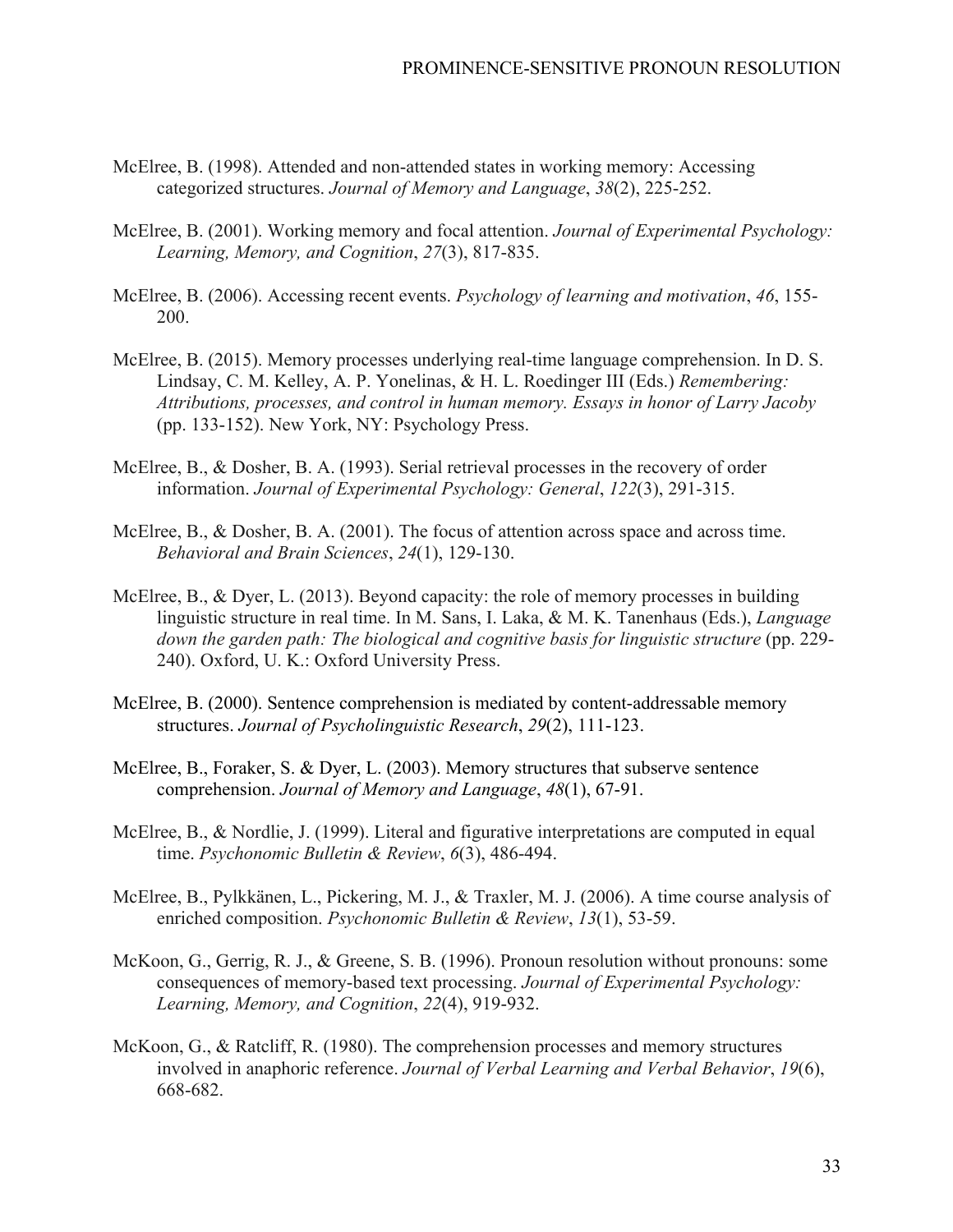- Nairne, J. S. (1990). A feature model of immediate memory. *Memory & Cognition*, 18(3), 251- 269.
- Reinhart, T. (1982). Pragmatics and linguistics: an analysis of sentence topics. Bloomington, IN: Indiana U. Linguistics Club.
- Reed, A. V. (1973). Speed-accuracy trade-off in recognition memory. *Science*, *181*(4099), 574- 576.
- Reed, A. V. (1976). List length and the time course of recognition in immediate memory. *Memory & Cognition*, *4*(1), 16-30.
- Rigalleau, F., & Caplan, D. (2000). Effects of gender marking in pronominal coindexation. *The Quarterly Journal of Experimental Psychology: Section A*, *53*(1), 23-52.
- Rigalleau, F., Caplan, D., & Baudiffier, V. (2004). New arguments in favour of an automatic gender pronominal process. *Quarterly Journal of Experimental Psychology Section A*, *57*(5), 893-933.
- Sanford, A. J. & Garrod, S.C. (1998). The role of scenario mapping in text comprehension, *Discourse Processes, 26*(2-3), 159-190.
- Sanford, A. J., & Garrod, S. C. (2005). Memory-based approaches and beyond. *Discourse Processes*, *39*(2-3), 205-224.
- Sanford, A. J., Garrod, S., Lucas, A., & Henderson, R. (1983). Pronouns without explicit antecedents?. *Journal of Semantics*, *2*(3-4), 303-318.
- Schneider, W., Eschman, A., & Zuccolotto, A. (2002). *E-Prime: User's guide*. Psychology Software Incorporated.
- Stevenson, R. J., Crawley, R. A., & Kleinman, D. (1994). Thematic roles, focus and the representation of events. *Language and Cognitive Processes*, *9*(4), 519-548.
- Stewart, A. J., Pickering, M. J., & Sanford, A. J. (2000). The time course of the influence of implicit causality information: Focusing versus integration accounts. *Journal of Memory and Language*, *42*(3), 423-443.
- Traxler, M. J., Morris, R. K., & Seely, R. E. (2002). Processing subject and object relative clauses: Evidence from eye movements. *Journal of Memory and Language*, *47*(1), 69-90.
- Traxler, M. J., Williams, R. S., Blozis, S. A., & Morris, R. K. (2005). Working memory, animacy, and verb class in the processing of relative clauses. *Journal of Memory and Language*, *53*(2), 204-224.